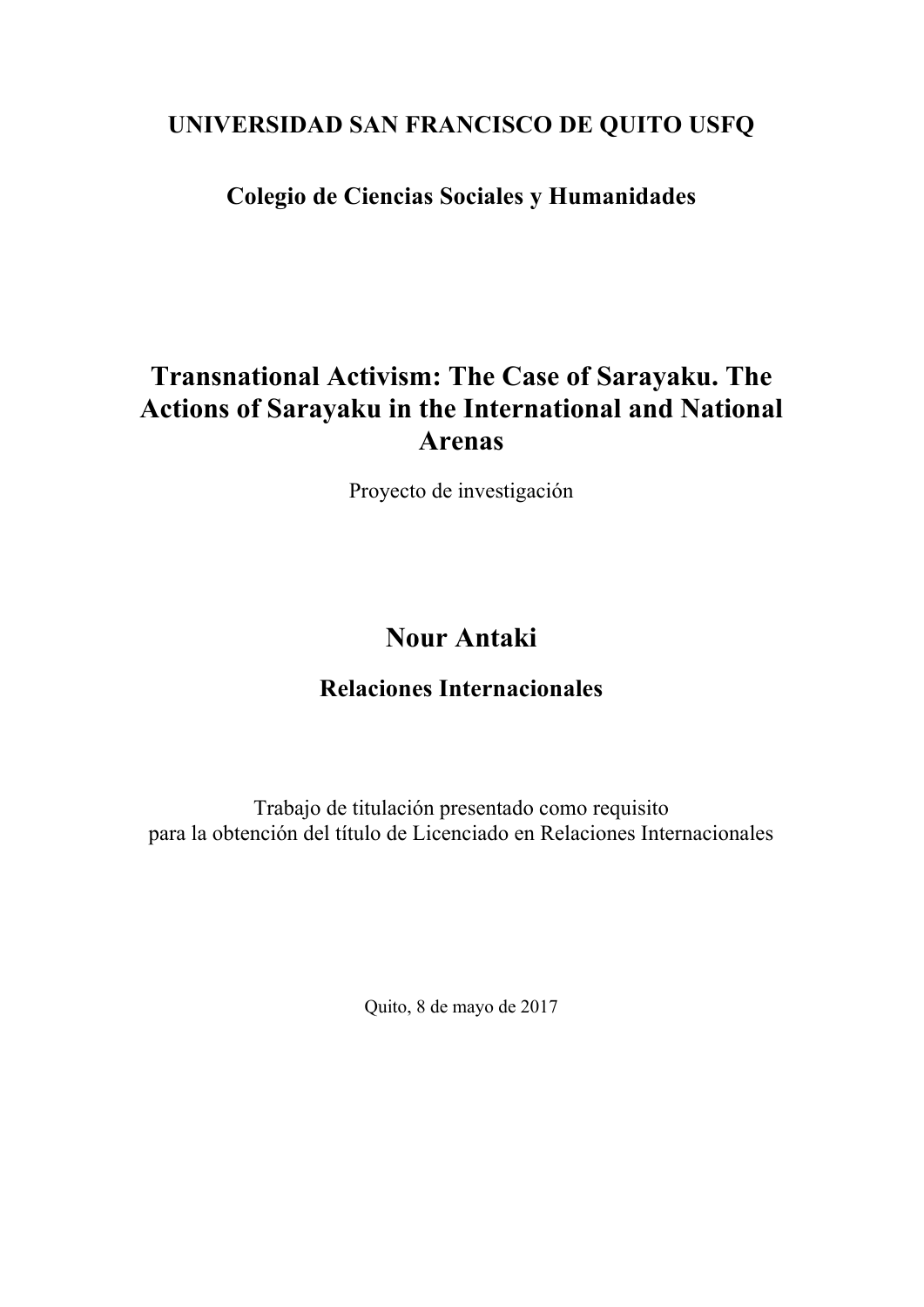# **UNIVERSIDAD SAN FRANCISCO DE QUITO USFQ**

# **Colegio de Ciencias Sociales y Humanidades**

### **HOJA DE CALIFICACIÓN DE TRABAJO DE TITULACIÓN**

### **Transnational Activism: The Case of Sarayaku. The Actions of Sarayaku in the International and National Arenas**

# **Nour Antaki**

Calificación:

Nombre del profesor, título académico Tamara Trownsell, PhD

Firma del profesor

Quito, 8 de mayo de 2017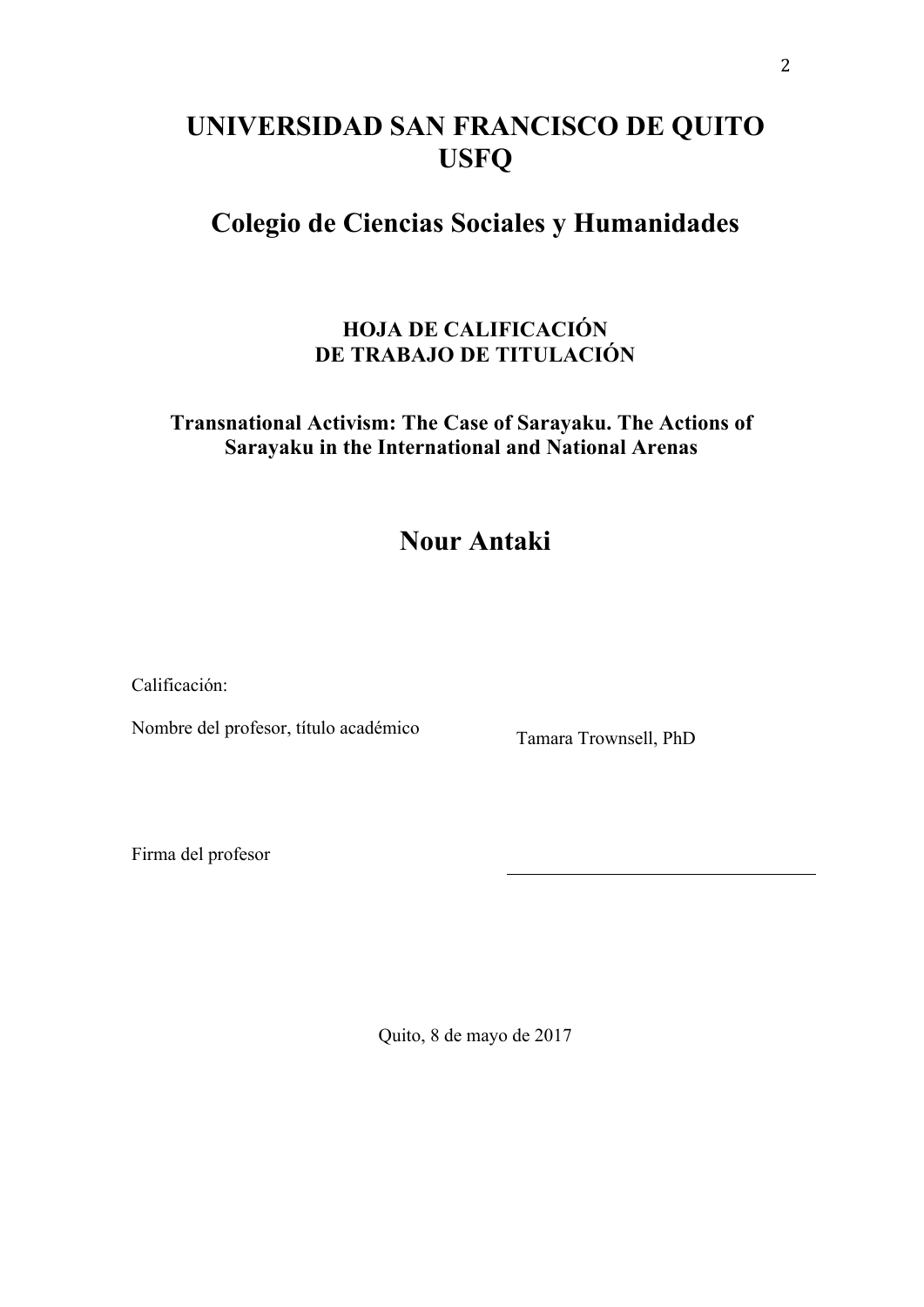#### **Derechos de Autor**

Por medio del presente documento certifico que he leído todas las Políticas y Manuales de la Universidad San Francisco de Quito USFQ, incluyendo la Política de Propiedad Intelectual USFQ, y estoy de acuerdo con su contenido, por lo que los derechos de propiedad intelectual del presente trabajo quedan sujetos a lo dispuesto en esas Políticas.

Asimismo, autorizo a la USFQ a que realice la digitalización y publicación de este trabajo en el repositorio virtual, de conformidad a lo dispuesto en el Art. 144 de la Ley Orgánica de Educación Superior.

| Firma del estudiante: |                          |
|-----------------------|--------------------------|
| Nombres y apellidos:  | Nour Antaki              |
| Código:               | 00121370                 |
| Cédula de Identidad:  | EM741490                 |
| Lugar y fecha:        | Quito, 8 de mayo de 2017 |
|                       |                          |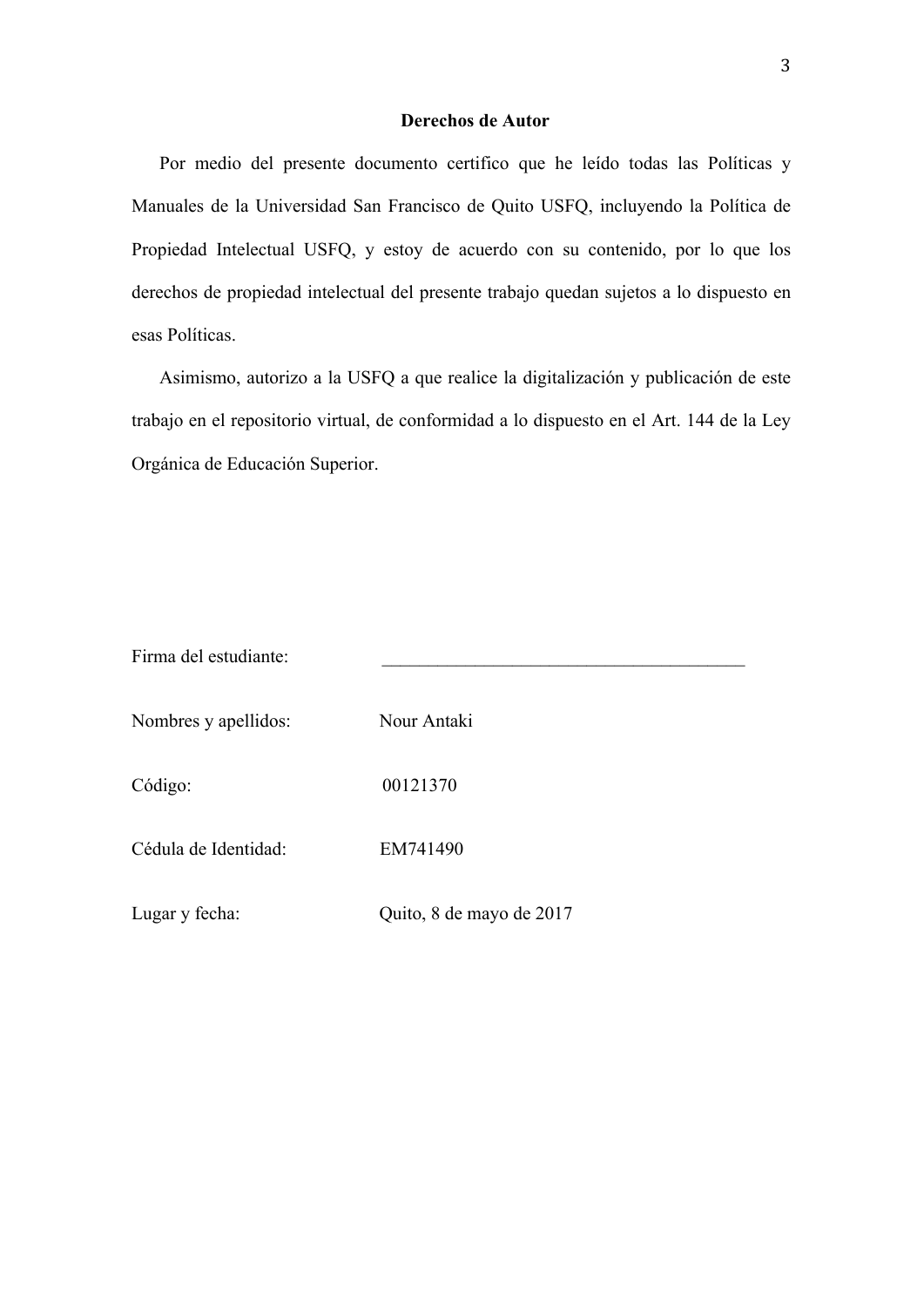### **RESUMEN**

El activismo transnacional ha conocido una gran expansión en la última década. Aunque este tipo de militancia ha generado diferentes causas, conoció un crecimiento en el área del medio ambiente. Hoy en día, uno de los desafíos más grandes es sin duda la preservación de la naturaleza. De hecho, el activismo transnacional es hoy día utilizado por los pueblos indígenas para defender la naturaleza frente a la amenaza de la explotación petrolera, entre otras cosas. Ésta pone en peligro no sólo el futuro de la Amazonía, sino también los territorios de los pueblos indígenas, ya que muchos están ubicados en la selva. Este trabajo de investigación toma el caso del pueblo Kichwa de Sarayaku, una comunidad indígena de Ecuador, para ilustrar cómo algunos pueblos indígenas están actuando a nivel nacional e internacional para defender su causa.

*Palabras Clave: activismo transnacional, pueblo Kichwa de Sarayaku, pueblos indígenas, acciones nacionales, acciones internacionales, Ecuador*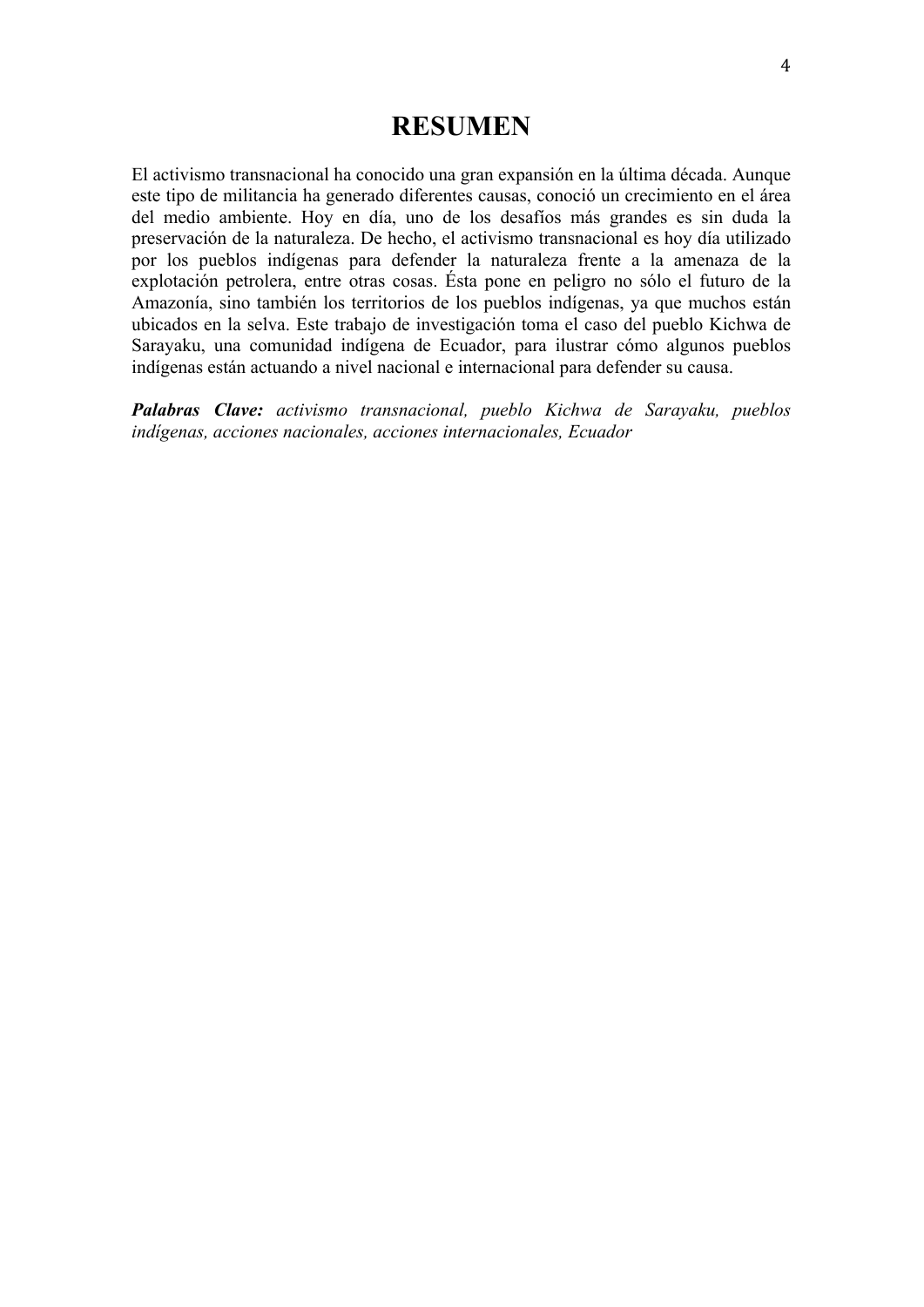### **ABSTRACT**

Transnational activism has greatly expanded in the last decade. This kind of militancy, involving networks of people and alliances across borders, has increased worldwide. Different kinds of causes have generated this activism, which has grown in the area of environment. Nowadays, one the biggest challenges is certainly the preservation of nature. In fact, many Indigenous people in the Amazon are facing oil exploitation threats. This puts both the rainforest and indigenous people's territory in danger. In response, some of these people have chosen to react through transnational activism. Considering this situation, this investigative work takes the case of the Kichwa people of Sarayaku, an indigenous community of Ecuador, to illustrate how some Indigenous people are acting nationally and internationally to defend their cause, and to determine if the people of Sarayaku mobilizations involve transnational activism.

*Key Words: transnational activism, Kichwa people of Sarayaku, Indigenous people, national actions, international actions, Ecuador*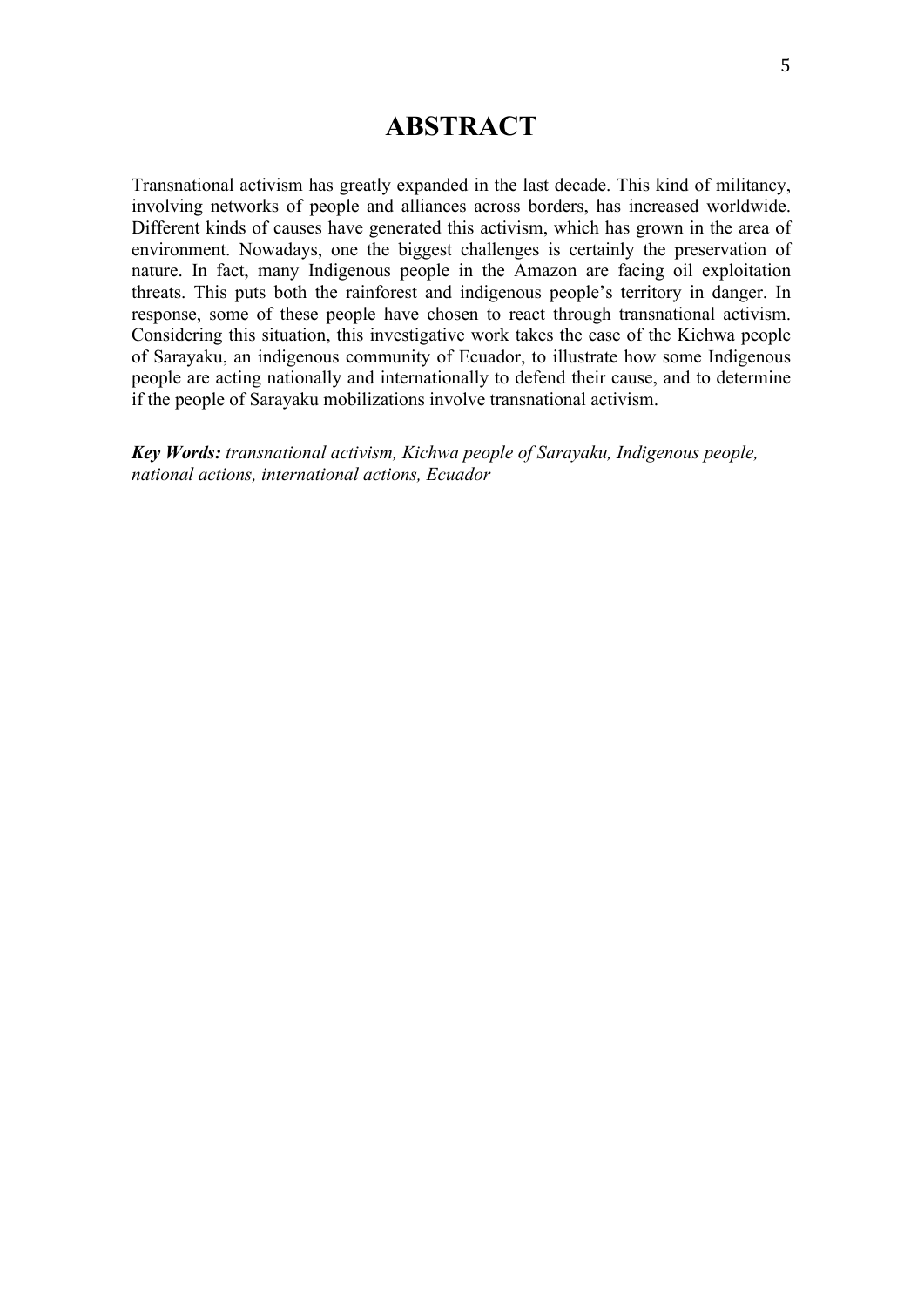# **TABLA DE CONTENIDO**

| 1. Do Sarayaku's mobilizations include transnational activism? 32<br>2. How has Sarayaku's cause molded speeches and transnational activism? 34 |  |
|-------------------------------------------------------------------------------------------------------------------------------------------------|--|
|                                                                                                                                                 |  |
|                                                                                                                                                 |  |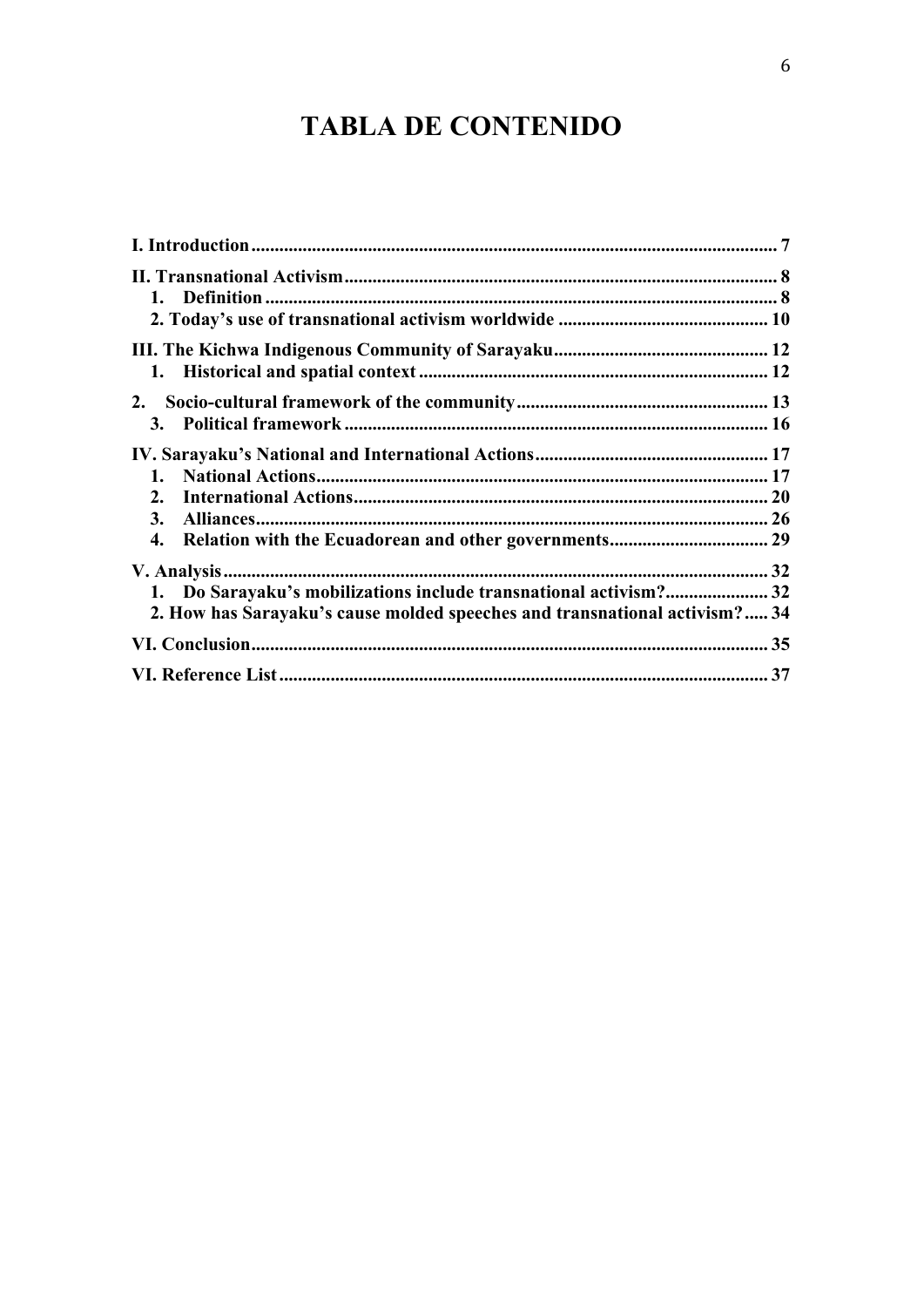#### **I. Introduction**

Patricia Gualinga, Sarayaku's International Relations representative, stated: "As a people, I can see that we have managed to lead a fight. I think that we still need to reach the victory, which is that our territories could remain united forever from oil exploitation. Indigenous people of Ecuador are suffering and are still fighting. Sarayaku is just an example of what is happening." This was during the presentation of Dr. Mario Melo's book about Sarayaku's trial against Ecuador in March 2017.

Nowadays, transnational activism has expanded so much that it can be considered as the kind of militancy the most frequently used in the world. One of today's biggest challenges is perhaps the struggle for the environment, mainly characterized by the desire to preserve it from globalization, oil exploitation, and other similar threats due to its importance for societies. The forests are the lungs of the planet earth, and without them the ecosystems would crash. To prevent that, some Indigenous movements have emerged. Actually, "in the last decades and especially in the 90s, indigenous movements came out and have multiplied in different countries of Latin America" (Paz Herrera 2015, 64). Nowadays, many indigenous people are fighting to defend their territories that are being threatened.

However, the struggle for indigenous people's territory and nature still remains unknown by many people. The case of the Kichwa people of Sarayaku is one example of this global fight, and it will be the object of this investigative work. The overall objective is to figure out whether Sarayaku's international and national actions constitute a form of transnational activism. The purpose of this qualitative analysis, based on both document analysis and interviews, is to provide more information about transnational activism by linking it with indigenous struggles and about indigenous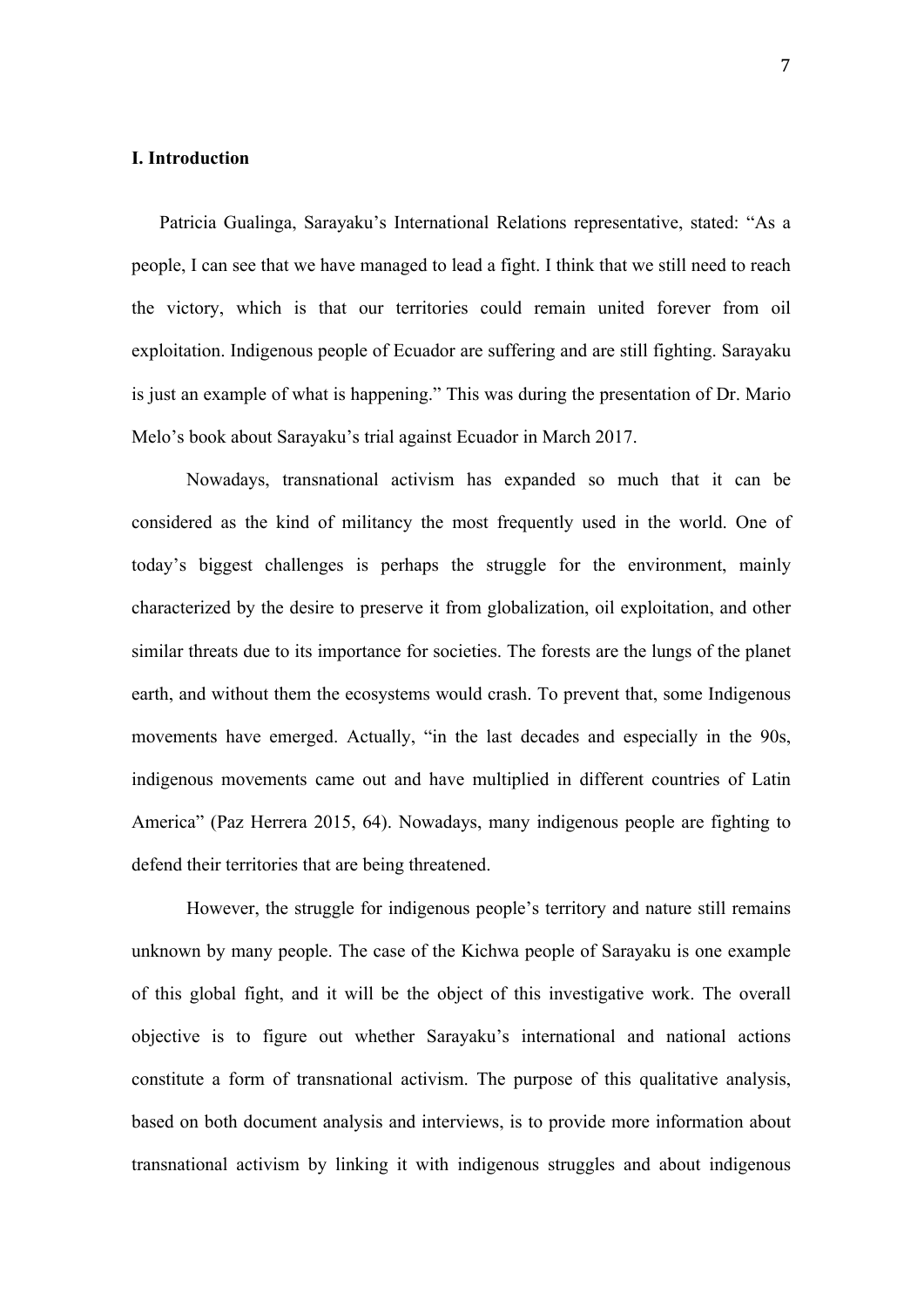people's fights for nature and their territory. Hence, this essay will try to provide a sense of awareness by explaining what transnational activism is, then describing the people of Sarayaku and its national and international actions, and finally, analyzing whether Sarayaku's mobilizations involve transnational activism.

#### **II. Transnational Activism**

The second chapter of the investigative work is about transnational activism. This section will try to promote a sense of awareness about what transnational activism is and what it involves by first defining the concept and then explaining its current use. In that way, this part of the work will give the first information that will allow us to fulfill the overall objective of the paper.

#### **1. Definition**

Today's world economic facts and political or social decisions are engendering more global challenges that are contested through activism. It is also a topic that has a fruitful literature. Many specialists have provided various definitions. Della Porta and Tarrow (2005), two social movement experts, defined "transnational collective action" as "the coordinated international campaigns on the part of networks of activists against international actors, other states, or international institutions" (Della Porta and Tarrow, 7, qtd in Caouette 2005, 1). Since transnational activism is the kind of protest most used worldwide nowadays, it is important to define its main characteristics.

Transnational activism is a sort of militancy. This happens when some people act for a cause by protesting on the streets and participating to conferences, among other factors. In fact, "In its bare form, transnational activism has been defined as social movements and other civil society organizations and individuals operating across state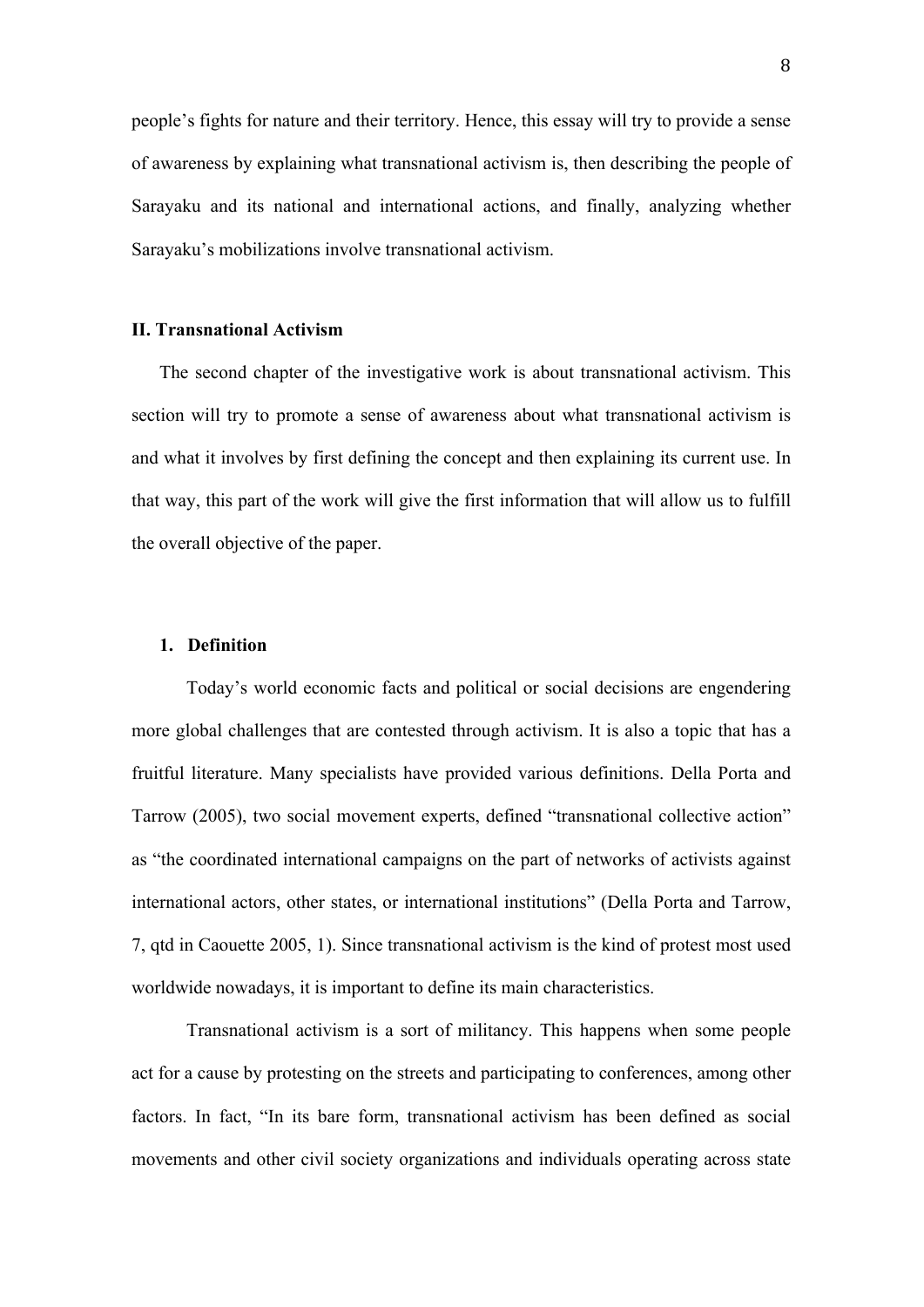borders" (Caouette 2005, 1). This means that it happens under the shape of people grouping and acting for causes across borders.

Networks are an essential element for transnational activism, as it mainly occurs in the form of interactions that are structured in networks (Keck and Sikkink 1998, 1). This activism includes protests and a whole structure of resistance that transcends borders. Analyzing transnational activism requires the observation of facts and an analysis of speeches made by the people acting, the governments, the actors involved, and eventually of international conferences with people fighting for the cause. The resulting policies established by states would be another important aspect to analyze to know whether (or not) the activism got an impact. In that way, it can be related to the methodological approach of constructivism, as it requires an analysis of speeches and of the social area in which it acts with structured network of interactions. In addition, "Transnational networks multiply the voices that are heard in international and domestic policies" (Keck and Sikkink 1998, x). Therefore, it not only serves as a way to be noticed internationally; it also works as a way to be heard at international and domestic levels.

Margaret Keck and Kathryn Sikkink (1998) are two important authors who have written about transnational activism by using other terms, calling it "transnational advocacy networks" in international and regional politics. They cited "Scholars have been slow to recognize either the rationality or the significance of activist networks. Motivated by values rather than by material concerns or professional norms, they fall outside our accustomed categories" (Keck and Sikkink 1998*,* 89). It is true that scholars are used to focusing on narrow theories and limited literature, and tend to ignore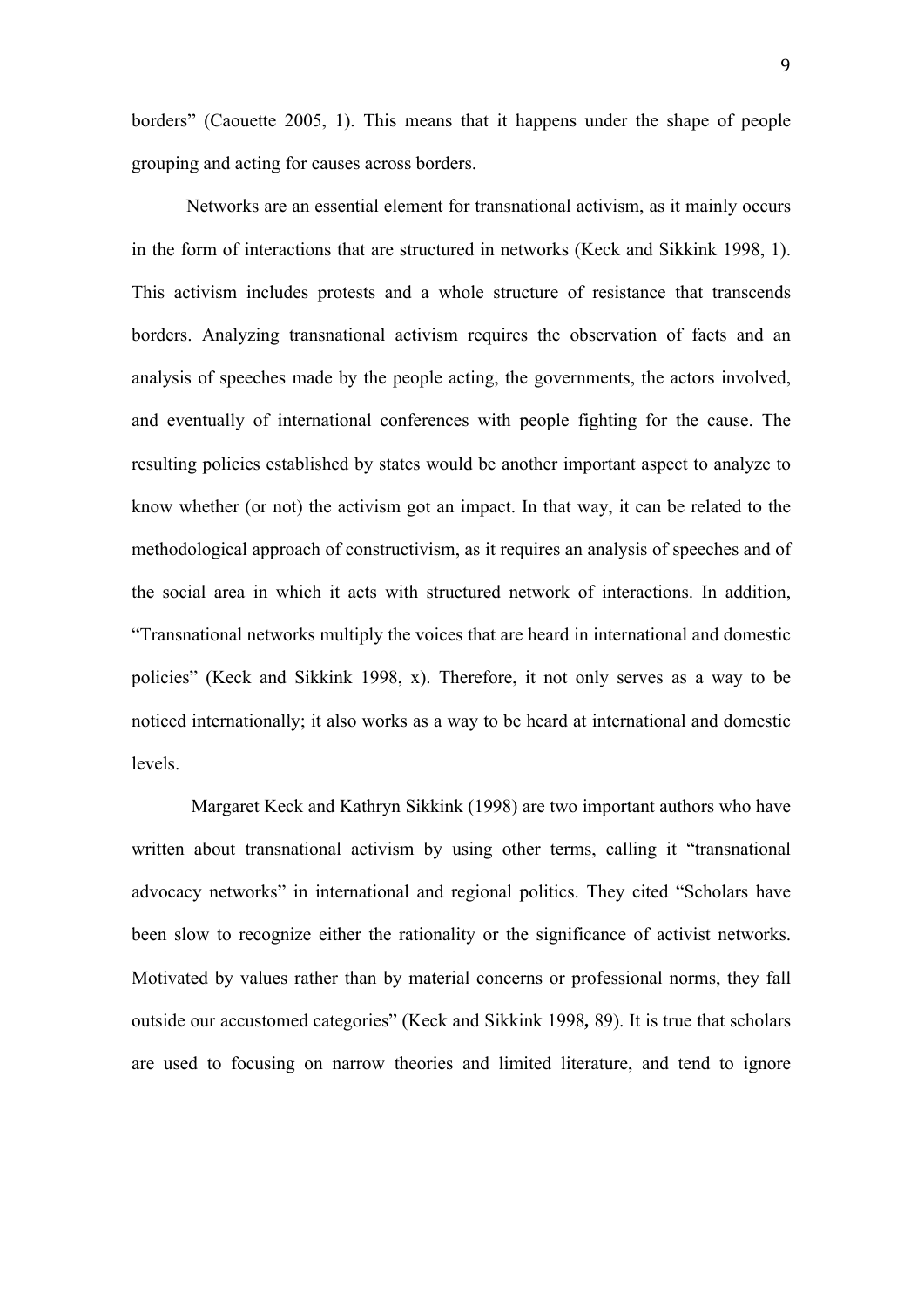activism networks. These authors' works try to deliver a theoretical approach of transnational advocacy networks for scholars<sup>1</sup>.

However, besides the very theoretical side of transnational activism, as Caouette (2005) states, it is hard to get "an informed understanding of this modality of activism in relation to the broad range of initiatives and endeavours for social change" (2). Actually, it can be challenging to determine the priorities: what kind of activity or topic should be treated first? Nevertheless, people's priorities change as fast as society changes. Globalization brings a wide range of new topics that engender protests, such as the threat to environment, for example.

As there are many specialists who wrote about transnational activism, it would be very complicated to name them all.<sup>2</sup> What is important to remember is that transnational activism is a kind of militancy involving protests, campaigns, and other forms of activism that includes networks and acts across borders. This kind of activism is nowadays very common, concerning many subjects. This will be developed below.

#### **2. Today's use of transnational activism worldwide**

Although transnational activism involves a huge range of causes, it is important to focus on one to get a deep and detailed analysis. The major point to underline is that transnational activism happens everywhere, from small regions to big cities in every country. Therefore, all the struggles known nowadays, such as women's rights and equality and worker solidarity, among others, are forms of transnational activism. All these fights show that people do stand up to claim their rights.

<sup>&</sup>lt;sup>1</sup> Sikkink and Keck have not written anything since then; however, their works have had such an impact that they are regularly cited in the literature.

<sup>&</sup>lt;sup>2</sup> See Risse, Ropp and Sikkink, 1999; Schmitz 2001, Stachusky 2013.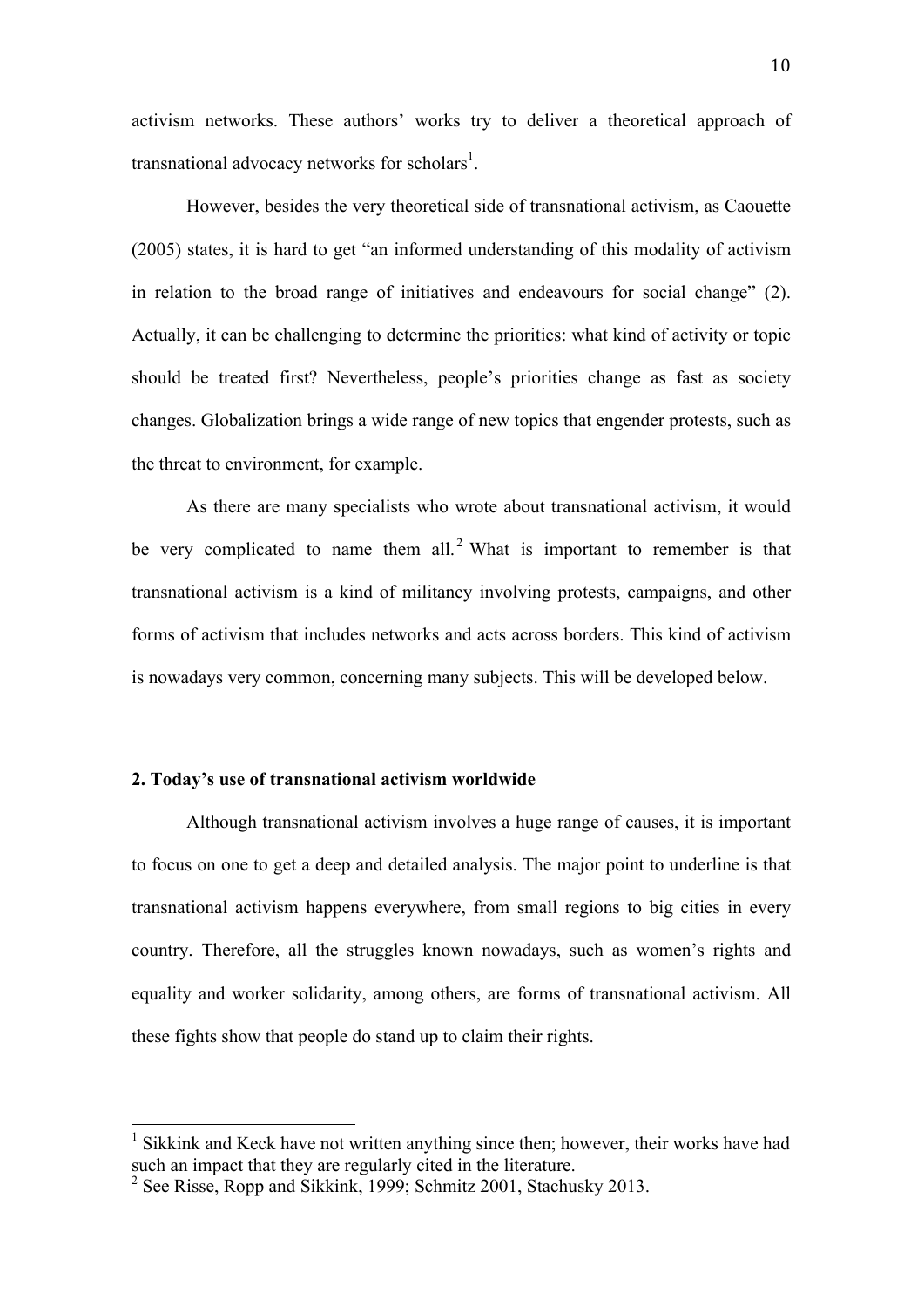However, one of today's most important forms of transnational activism is the indigenous people's fight for environment, what means nature and territory. The Amazon is the habitat of hundreds different types of animals, plants and species, and of many indigenous communities. The protection of the Amazon from multinationals, oil exploitation, and deforestation has been the object of an international awareness, and more people are joining the fight.

The case of Rondônia in Brazil is an example of transnational activism for the Amazon. Planaforo was a project to extract Rondônia's natural resources. To fight against the project, a network was established there and international environmental and human rights NGOs got involved in the struggle (Rodrigues 2003, 50). In fact, "In Brazil, the democratization process and increased interest in environmental issues generated political and financial opportunities for the emergence of environmental NGOs and research institutes" (Rodrigues 2003, 50). The transnational activism struggling for Rondônia involved a network and other actors from abroad. This is just one example of thousands that represent transnational activism for the environment.

In conclusion, transnational activism is present everywhere. The examples mentioned above illustrate this fact. Nevertheless, the most important to study now is clearly transnational activism for environment, as awareness for nature's rights is growing worldwide, due to the threats that the environment faces, that make that all the indigenous communities and living species are threatened to death.

Two elements can be highlighted in this section. First, transnational activism is a kind of militancy characterized by many elements including networks, protests, acts that transcend borders, and so on. Second, this activism is frequently used worldwide, and one if the most important fights is certainly the struggle for environment, as forests are the key for the equilibrium of the ecosystems. The indigenous movements struggling to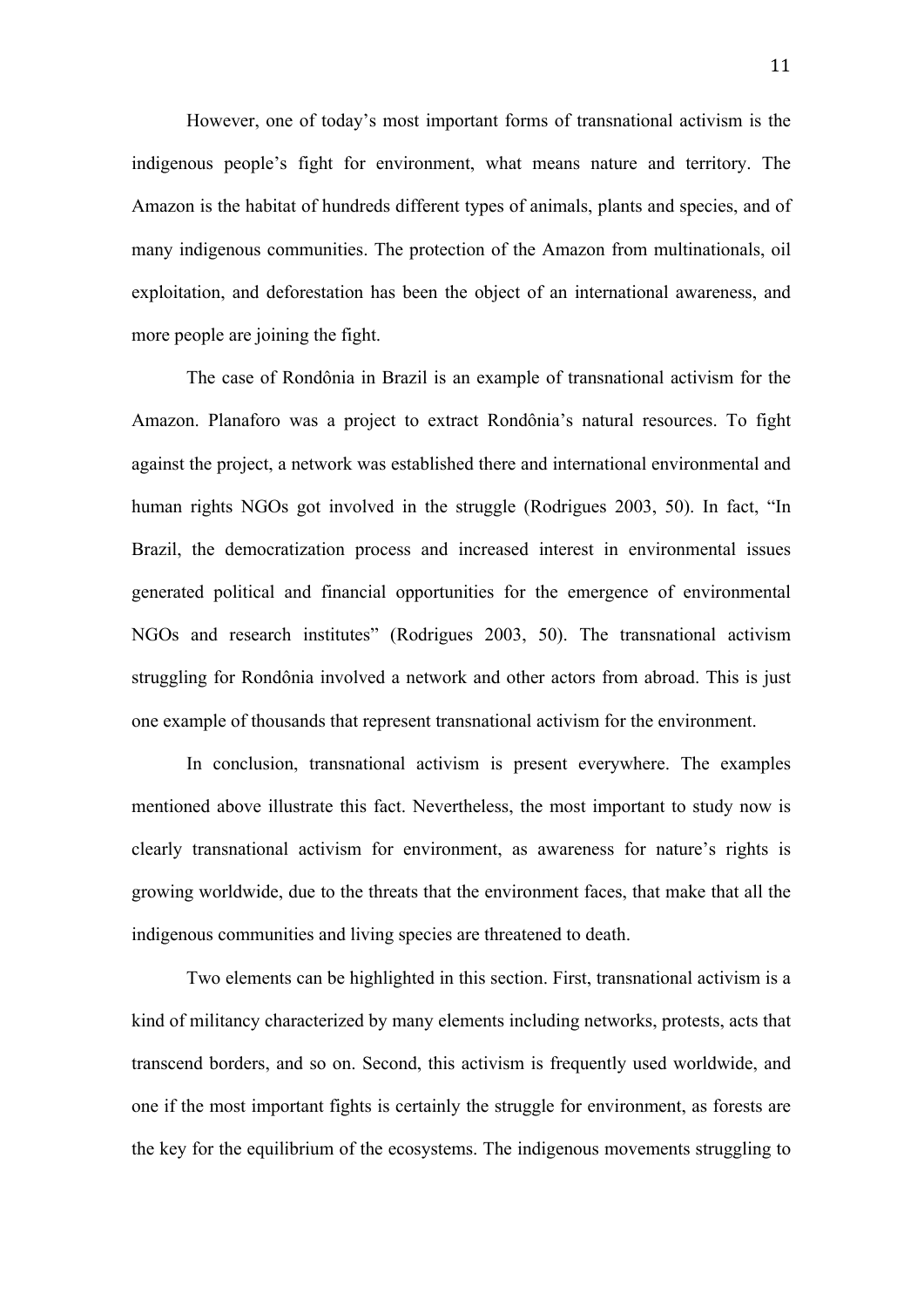save the environment are a good example. The case of the Kichwa people of Sarayaku will be explained below.

#### **III. The Kichwa Indigenous Community of Sarayaku**

Chapter III will talk about the Kichwa Indigenous Community of Sarayaku. The objective is to review of the existent literature about this community. In that way, it will provide more information about the main actors of the present study by first covering the historical and spatial context of the community, second its socio-cultural framework, and finally its political framework.

#### **1. Historical and spatial context**

The Kichwa people of Sarayaku are an indigenous community living in the Amazonian part of Ecuador. They have been fighting to defend nature from oil exploitation and other causes, which makes them one of the most famous indigenous groups internationally known. This investigative work will first define the main elements to know about Sarayaku, such as: who the Kichwa people of Sarayaku are, their spatial context, and their historical context.

First of all, Sarayaku is located in the Ecuadorean Amazon in the Pastaza province next to the Bobonaza River, and has a huge territory. The whole area is composed of 135 000 acres. Some zones are shared with other communities for hunting and recollecting, and other areas are only accessible to shamans and spirits (Chávez, Lara and Moreno 2010, 27). Another fact about Sarayaku is that the community is the association of five Kichwa communities. The population represents over 1200 people<sup>3</sup>,

 <sup>3</sup> Sabine Bouchat, February 2017.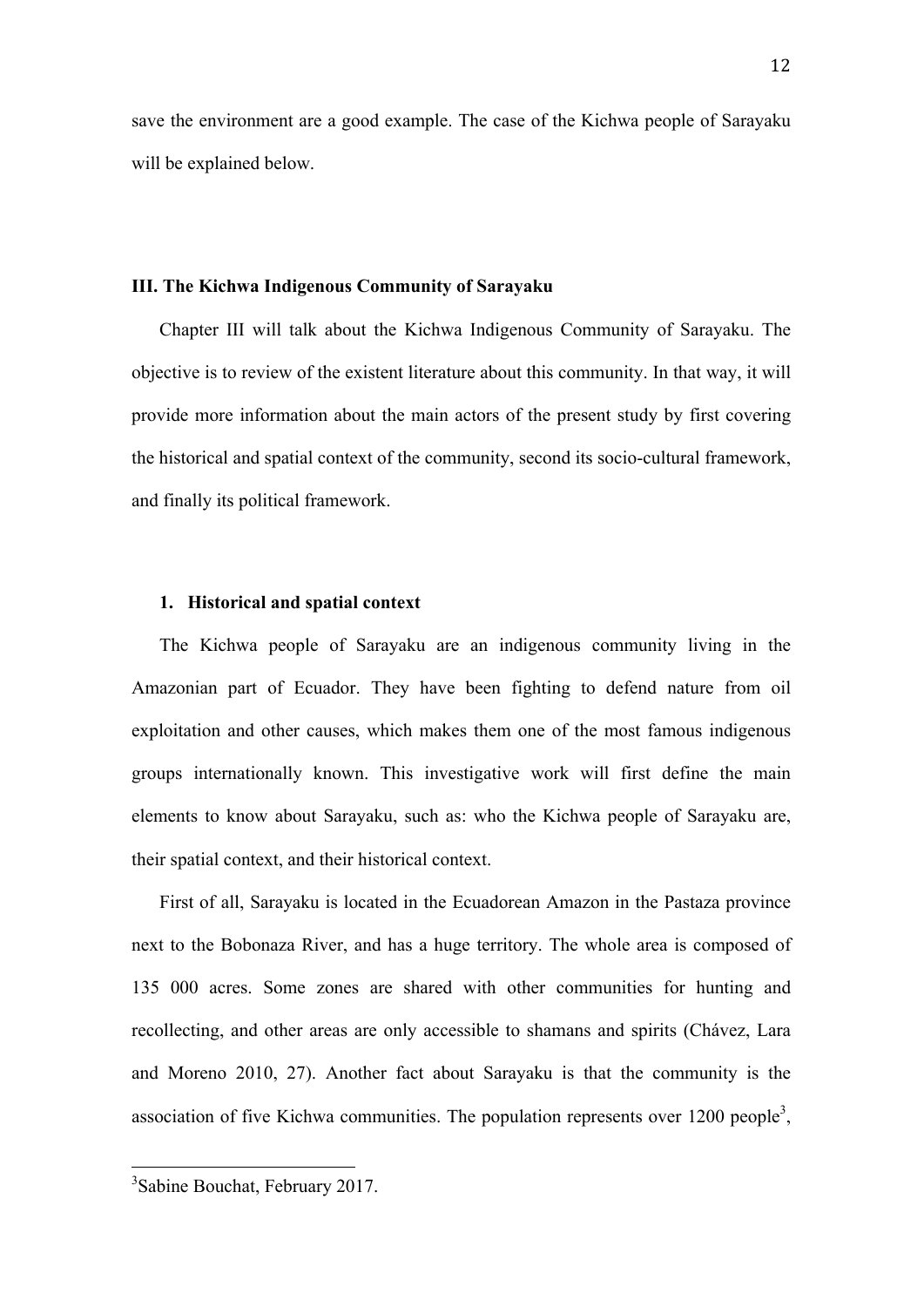which is relatively small. Nevertheless, other members live in Puyo, the nearest little town from the community, in other Ecuadorean cities, and even abroad.

Second, Sarayaku's historical context finds its origin hundreds of years ago. Its region was related to other societies between the Amazon and the Andes: the "Gaes, Inmundas, Guallingas, and Santes" (Chávez, Lara and Moreno 2010, 17). As the whole region, the Amazon was also subject to colonization, marked by the arrival to the territory of the first Spanish missionaries in 1634 and, later, of the Dominicans. The Kichwa people of Sarayaku come from the "Canelos-Kichwa", an emerging culture of this period involving indigenous from the north of Bobonaza, indigenous from the "Sierra" part of Ecuador, the Quijos, the Zaparoano, and Jivaroano (Chávez, Lara and Moreno 2010, 20). Their origin, then, is very diverse.

Considering the above elements, it is clear that "Sarayaku is a concrete example of ethnicity that, settled in its own identification like 'Dudzillakta' or '*Pueblo del Cenit*', establishes differences and relations with the national culture and with other indigenous people" (Chávez, Lara and Moreno 2010, 7). Hence, they are a good example of indigenous people living in the forest that have developed a special socio-cultural framework for some clear reasons. First, Sarayaku is the union of five Kichwa groups of people. Second, as they were marked by colonization, they have incorporated some elements of the national (Ecuadorean) culture and of the Kichwa indigenous values, establishing differences between them. Finally, they have a special cosmovision. The socio-cultural framework will be analyzed below.

#### **2. Socio-cultural framework of the community**

The socio-cultural framework of Sarayaku is mainly characterized by its life system, economic activities and cosmovision. Actually, "Sarayaku's culture is a form to see the world that is continuously built according to its inhabitants' relation with other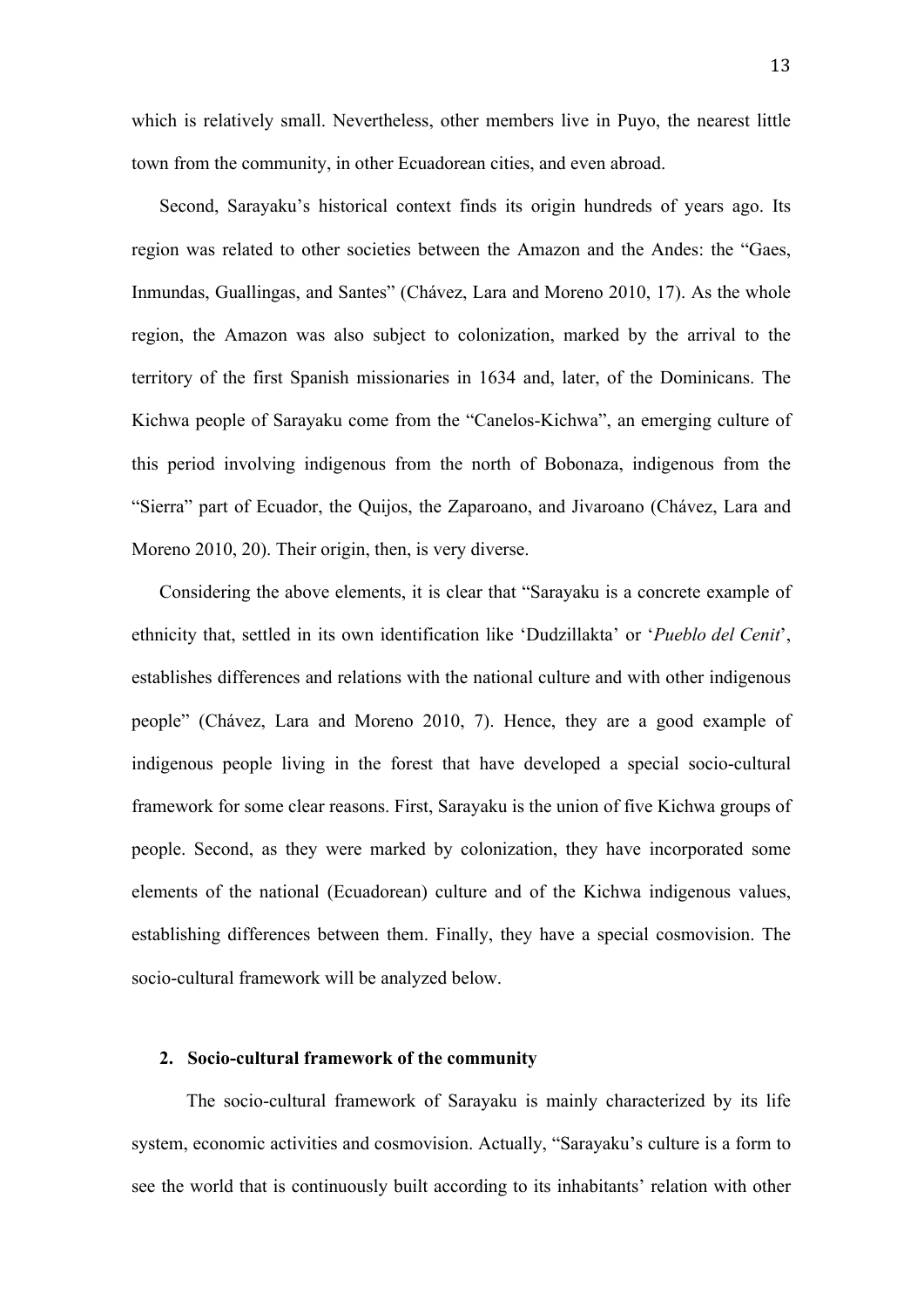actors" (Chávez, Lara and Moreno 2010, 30). The community has a special relation with the rainforest that they considered as life, "Kawsak Sacha" o "Selva Viviente". This relation is based on respect and protection of the nature ("Allpamama"), and all the elements of its socio-cultural framework are based on this "unification" with the environment, making everything to be interdependent. Following, the three elements will be described.

First, Sarayaku's system of life is based on the repartition of the Amazonian forest. "Sarayaku llacta" is the name of the territory chosen by the members of the community, and the whole sector is organized according to established logistics that are interrelated. Sarayaku has developed a "Plan of Life" that defines the zones of the territory, based on both cultural and ecological aspects (Chávez, Lara and Moreno 2010, 32-36). Therefore, the community coordinates its activities on the base of this plan of life.

The territory is then divided into many parts, all having a specific objective. One area is reserved for hunting depending on the places in which sacred animals live, others are where the community lives, and other specific zones are considered as spiritual. As the territory has got about 135 000 acres, some spaces are shared with other indigenous communities such as the Shuar. However, it is difficult to establish the precise limit of the borders due to the immensity of the Amazonian forest. The populated area is divided into five centers that form the whole community, which are Sarayaku Centro, Cali-Cali, Chontavacu, Shiwacocha, and Sarayaquillo.<sup>4</sup> The families of the community are distributed in these areas depending on their kinship and history.

Second, Sarayaku's economic activities are diverse and based on the respect towards nature. The most important economic activities are hunting, fishing, cultivating,

<sup>&</sup>lt;sup>4</sup> It is important to state that these five centers are not considered as independent, but seen as the components of the community.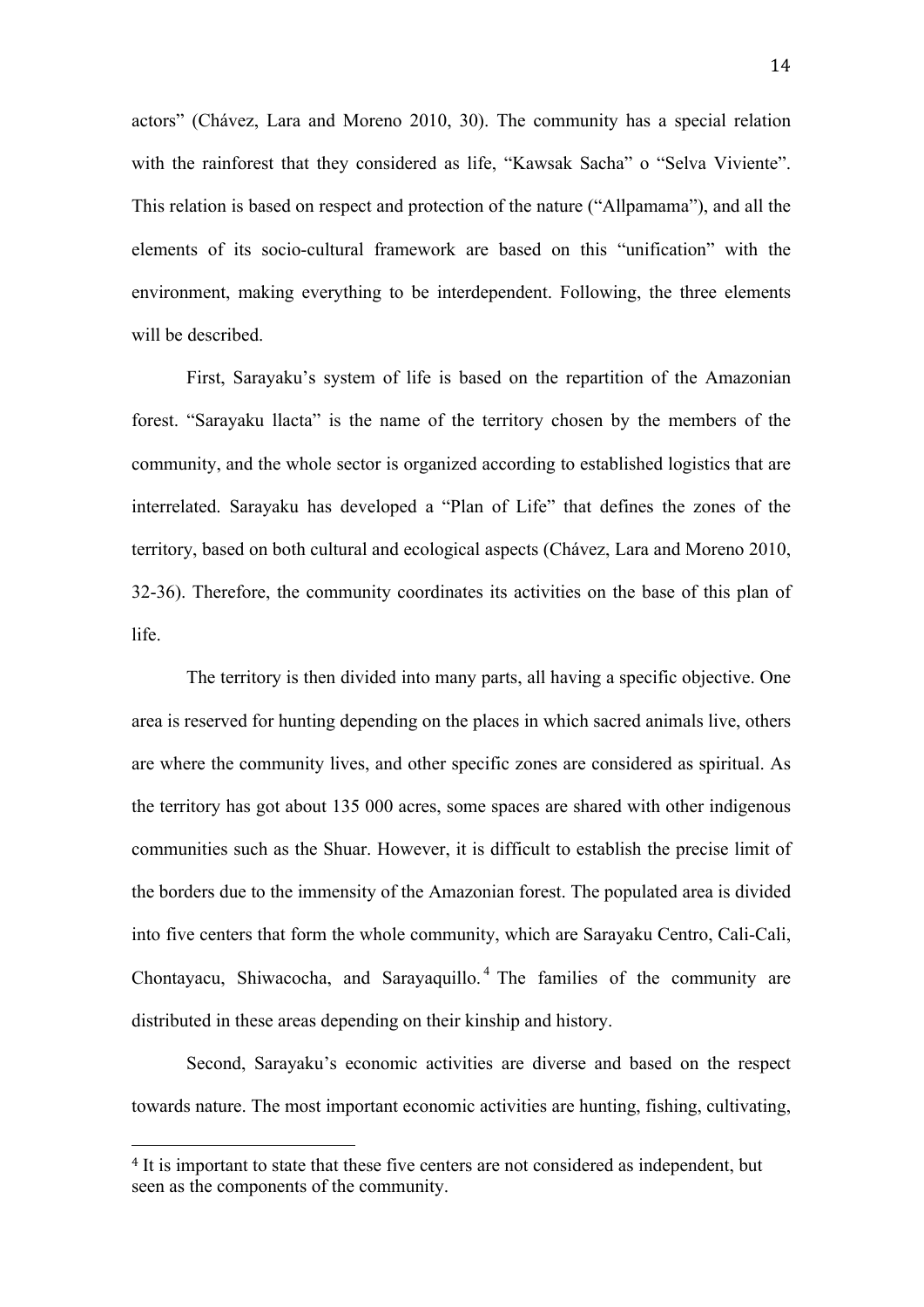but every one according to what is naturally produced and what the rainforest offers. In fact, "Most of the time, the activities are oriented to produce food, mainly for selfconsumption, with a few products destined to the sale or exchange" (Chávez, Lara and Moreno 2010, 36). They are more directed towards self-consumption to avoid damaging the environment. Some products are sold however to receive monetary resources. The second economic activity, apart from agriculture, is tourism. Sarayaku has implemented a tourism program with its own airline "Aero Sarayaku" in order, once again, to obtain resources. 5

Finally, Sarayaku's cosmovision is based on the belief that everything in life is interrelated. All the human beings, animals and plants on earth form a whole. <sup>6</sup> There are also different worlds: the "caipacha", which is the land in which human beings live; the "japhuapacha", which is the sky where the Astros live; and the "ucupacha" that is the underground (Chávez, Lara and Moreno 2010, 44). The three host plants, animals, and people. There are other worlds to reach only by acquiring certain knowledge difficult to get, and that only some members of the community know how to obtain. The belief that all human beings, plants and animals live together in all the existing worlds characterizes this cosmovision. Everything has a role and everything is interdependent. This is why there is such a respect towards nature.

To conclude, the whole socio-cultural system is related to a deep connection with nature in its global sense that includes a different way to see the world. Every piece of the globe has its role and must be respected, and Sarayaku promotes this vision basing its way of living on these beliefs. These elements, despite being summarized, make Sarayaku's system of life to be so particular.

<sup>&</sup>lt;sup>5</sup>The economic resources that Sarayaku targets are destined to their international actions (flights, and so on) to defend the environment and their territory. This part will be explained later in this work.

<sup>6</sup> Patricia Gualinga, March 2017.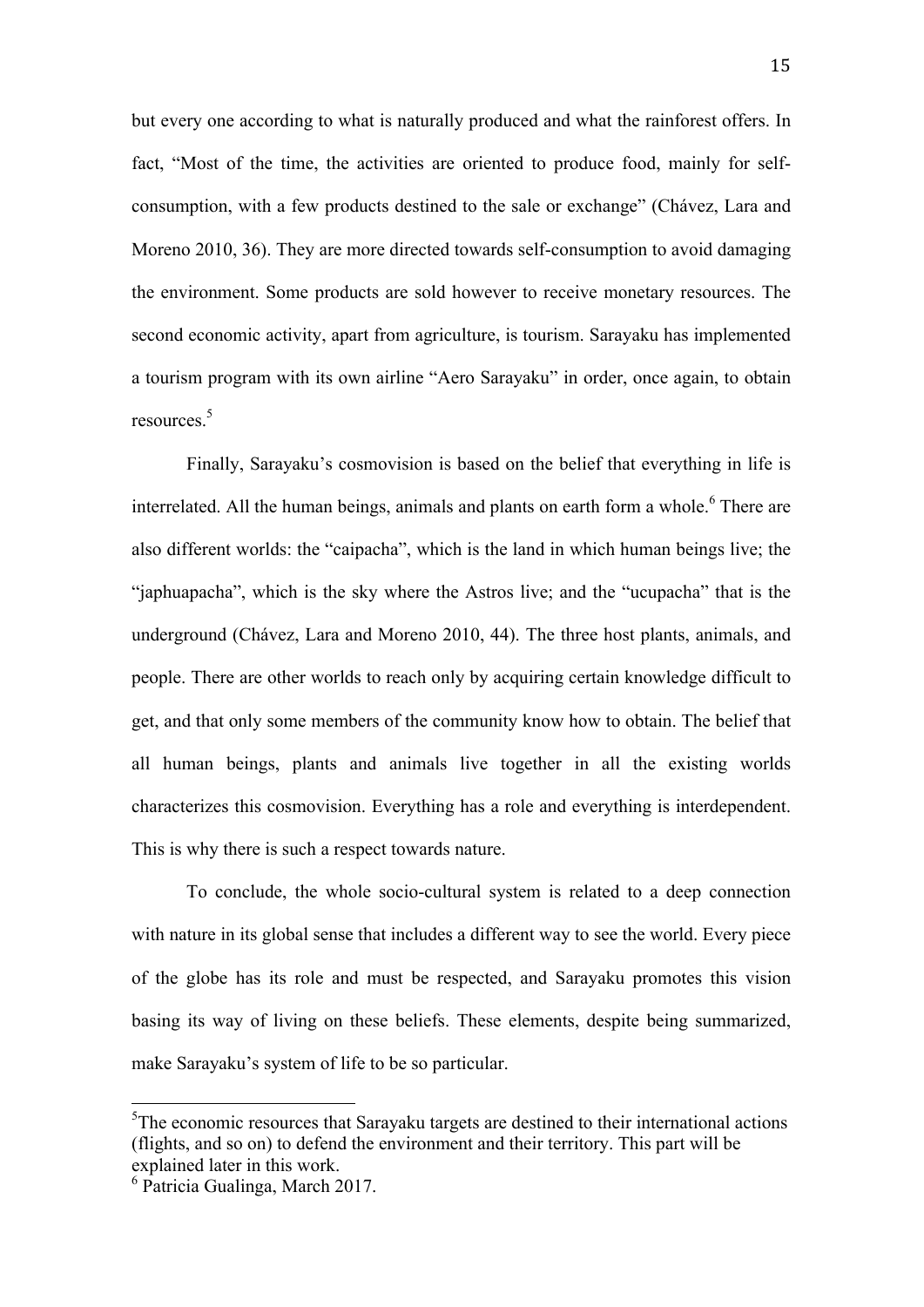#### **3. Political framework**

Even if Sarayaku's way of living is special, the community has a strong political framework marked by a clear structure. First, the main organism of decisions is the Assembly, called "Sarayaku runa tantanakui". Then, there is the "Tayjasaruta", which is the Council of the government. The Ecuadorean government recognized this institution (including the assembly) since 1979, when the Minister of Social Well-Being approved it through the ministerial agreement number  $0206$ .<sup>7</sup> In fact, "Its legal personality was reformed in 2004 by the Council of Development of the Nationalities and People of Ecuador (CODENPE)".<sup>8</sup> The Tayjasaruta is composed, on the first hand, of the leaders of the Association: a president<sup>9</sup> or "Tayak Apu", a vice-president "Yanapak Apu"<sup>10</sup>, a secretary, a treasurer, and so on; and on the second hand, the Association is also represented by "the Kuraka and Likuati (Ancient Authorities), the Yachack and the representatives of other internal organizations" ("Runa Kawsayta Purichik Kurakakuna") (Chávez, Lara and Moreno, 2010, 67). Therefore, Sarayaku has got a very well structured political framework composed of established members, all having a different role to play.

To close, the historical and spatial context together with the socio-cultural and political frameworks constitute the elements that distinguish Sarayaku from other indigenous people. Since the community counts on a very good economic and political organization, Sarayaku has the capacity to act nationally and internationally. This point will be developed further below.

<sup>&</sup>lt;sup>7</sup>The information about the Tayjasaruta was obtained through the official website of Sarayaku http://sarayaku.org/tayjasaruta/institucionalidad-de-tayjasaruta/

 $\frac{8}{9}$  http://www.Sarayaku.org<br> $\frac{9}{9}$  The ongoing president is Felix Santi.

 $^{10}$ All the Kichwa names were also obtained from the website http://www.Sarayaku.org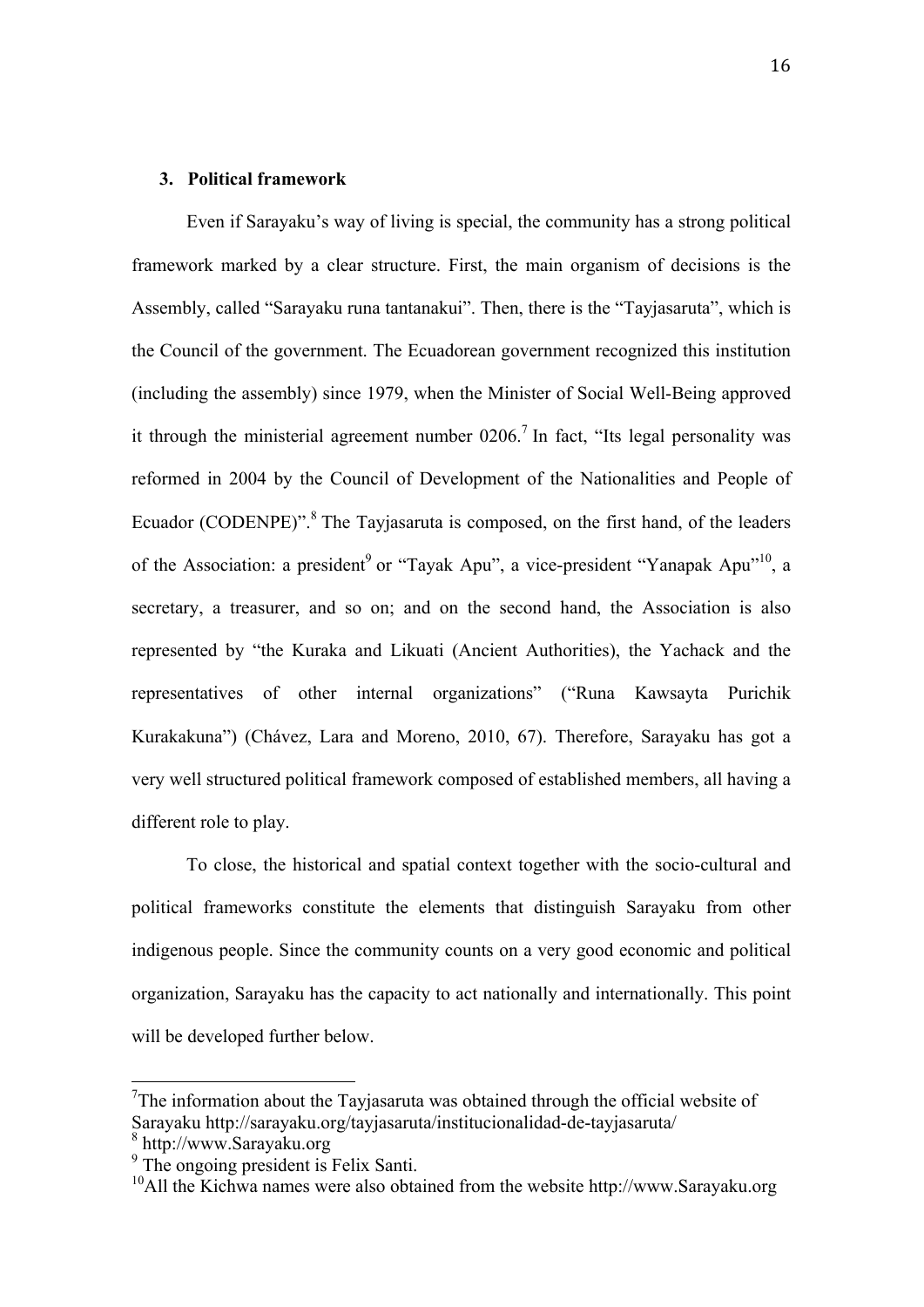#### **IV. Sarayaku's National and International Actions**

The community's national and international actions are an important part of the work that is mainly based on interviews. The objective of this section is to review the results of the interviews to know the international and national actions of Sarayaku. Having the information, it will lead us to the overall objective. Below, the national actions will be described, followed by the international actions, then Sarayaku's alliances, and finally its relation with the Ecuadorean and other governments.

#### **1. National Actions**

To defend nature and its territory, the Kichwa people of Sarayaku have realized actions at the national level. Nevertheless, its resonance within the Ecuadorean borders has been slowed down by a context of racism towards the minorities that is still strongly present in Ecuador, and that represses the indigenous people of the country.<sup>11</sup> As a consequence, Sarayaku's actions at a national level had less impact than the ones at an international level. Although, still fighting this reality, the people keep struggling to be heard in the Ecuadorean territory through a strategy based on a social network, like Facebook and the official web page of Sarayaku, the local media, and through participating in important legal organizations of Ecuador.<sup>12</sup> Following, the main national actions of the struggle for the defense of nature and the territory will be explained.

In the first place, Sarayaku has promoted a better operation of its community. It has acted by reinforcing its institutional organization, its territory and the exercise of its

<sup>&</sup>lt;sup>11</sup> Sabine Bouchat, February 2017.<br><sup>12</sup> Sabine Bouchat, February 2017.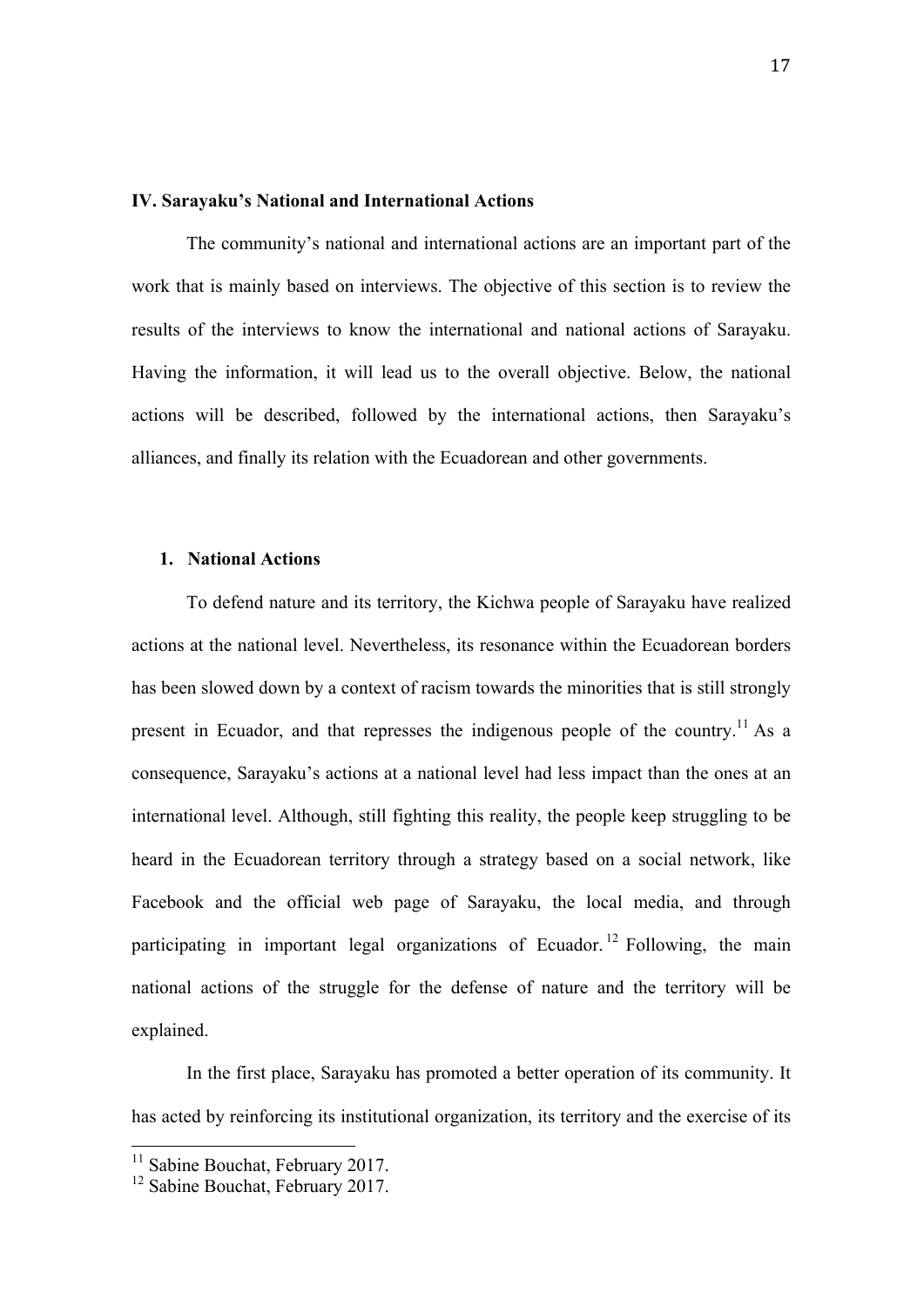government. <sup>13</sup> This reinforcement is considered fundamental because it implies several internal changes necessary for the development of the community. First, there was an institutional development of the norms that regulate all the social aspects of the community.<sup>14</sup> The community did it on its own through its Assembly. The purpose of the norms was to obtain a better social order and more legal credibility outside the community. Secondly, Sarayaku developed norms of coexistence for the Sumak Kawsay, the "Good Living"15 (Buen Vivir in Spanish), which is the harmony with nature. This was necessary because, as it is mentioned before, Sarayaku has a special relationship with it. José Gualinga, former president of Sarayaku, stated, "Making the territory stronger was done through the reinforcement of the organization and the management of the territory, by zoning the areas for the generation of fauna species, hunting zones, and fishing zones".<sup>16</sup> Finally, the exercise of government of Sarayaku strengthened through some organizations that have been created inside the territory and "manifestations against the actions of the government concerning the amplification of the petroleum borders".17 These manifestations were not just realized by being on the ground, but also through all the local levels of communication.

In the second place, Sarayaku has also had a strong presence inside some legal national organizations. Delegates from the community have been really active in the Confederation of Indigenous Nationalities of the Ecuadorean Amazon

<sup>&</sup>lt;sup>13</sup> José Gualinga, March 2017.<br><sup>14</sup> José Gualinga, March 2017.<br><sup>15</sup> The *Good Living*, or *Sumak Kawsay* in Kichwa, is a way of living in harmony with the nature and is the result of several manifestations y change propositions in Latin America, especially the indigenous people from Ecuador and Bolivia (Acosta, 2012, 19).

http://site.ebrary.com.ezbiblio.usfq.edu.ec/lib/bibusfqsp/detail.action?docID=10832220  $^{16}$  José Gualinga, March 2017.<br><sup>17</sup> José Gualinga, March 2017.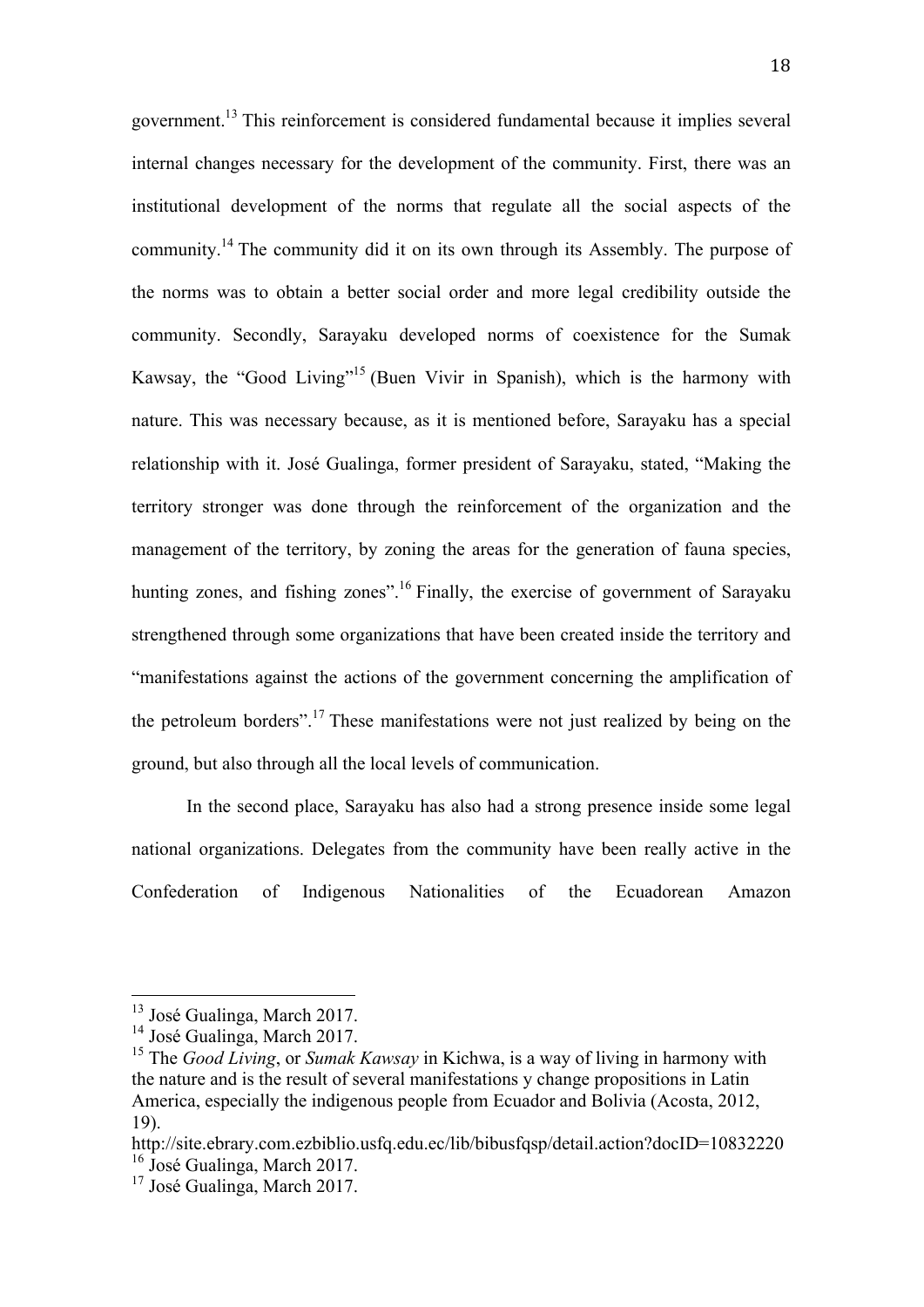$(CONFENIAE<sup>18</sup>)$ , participating to calls when mobilizations, assemblies and congresses of the Confederation take place<sup>19</sup>. Franco Viteri, a member of Sarayaku, was president of the CONFENIAE during several years. The Sarayaku are also members of the Confederation of Indigenous nationalities of Ecuador (CONAIE). The former president of this Confederation is Marlon Santi Gualinga, member of the community and Kuraka (leader in Kichwa) of the Cali-Cali center.<sup>20</sup> Sarayaku always participated in the mobilizations of the CONAIE, such as in congresses, assemblies, press conferences, etc.

A third way of acting nationally is through communication "from the work with other nationalities and communities of the Amazon for reinforcing the unity between them and to defend the Ecuadorian Amazon in general".<sup>21</sup> Sarayaku puts much emphasis in having contacts with other indigenous communities of Ecuador. This unification is realized especially with the neighboring communities of the territory as with the nationalities Shuar, Ashuar, Sapara and others, especially to stand against the threat of oil exploitation. The work and the contact with these communities show a real desire of unification and of grouping for a common assertion.

Sarayaku has also done plenty of small activities at the local level. Representatives carried out conferences and small projects. For instance, in 2010, some members went to the French Alliance in Quito to explain their fight, the case of Sarayaku concerning human rights and other topics. $22$  Sarayaku has tried several times to have its own radio program. However, it has not been accomplished yet.

 $18$  The Confederation defines itself as "one regional indigenous organization that represents almost 1.500 communities, belonging to the Amazonian nationalities". CONFENIAE.http://www.confeniae.net. (Accessed March 20, 2017).

<sup>&</sup>lt;sup>19</sup> Tania Monville, March 2017.

<sup>&</sup>lt;sup>20</sup> El Comercio http://www.elcomercio.com/actualidad/politica/sarayaku-defiendehistoria-de-resistencia.html. (Accessed March 20, 2017).

 $\frac{21}{21}$  Tania Monville, March 2017.<br><sup>22</sup> Sabine Bouchat, February 2017.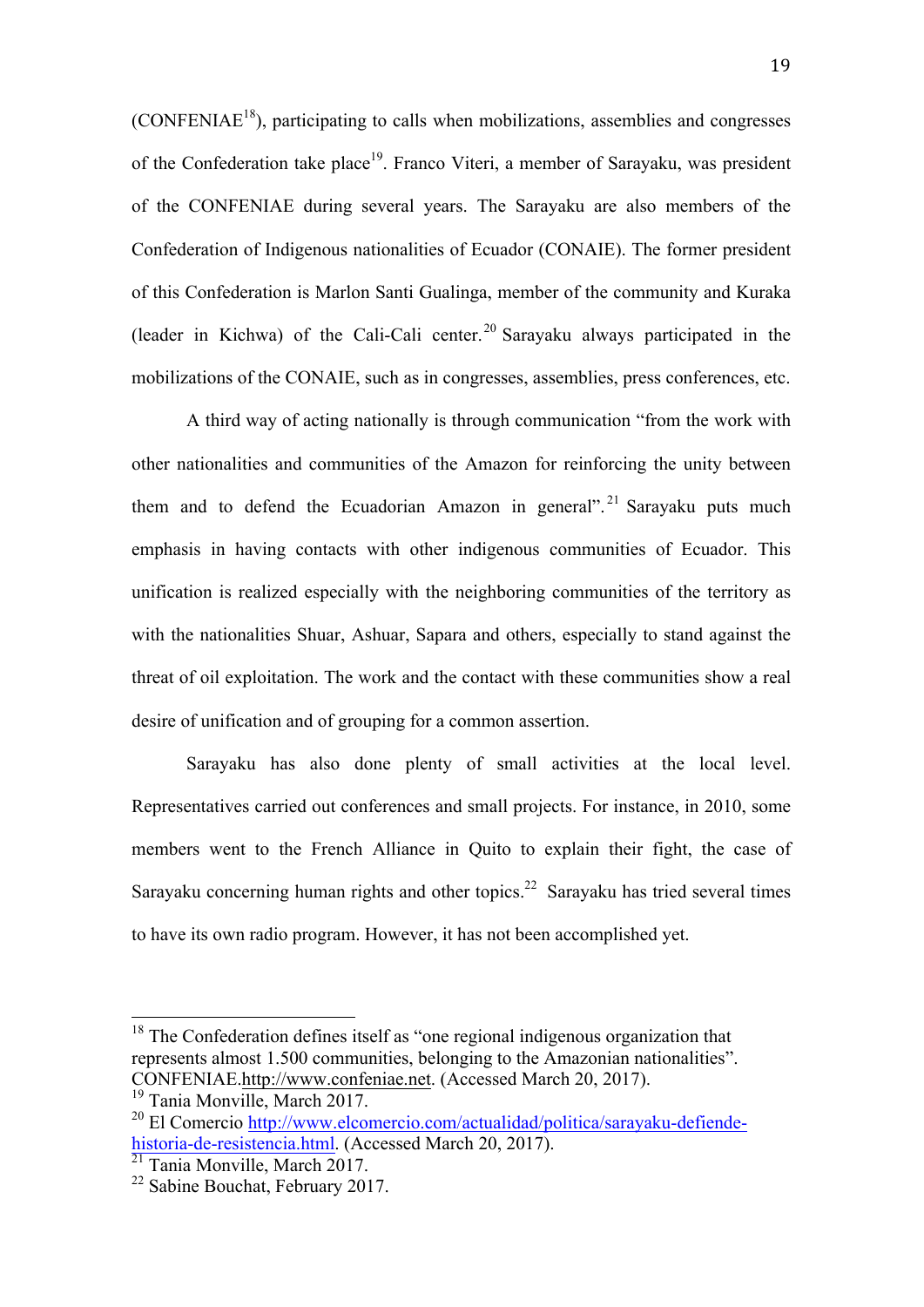In conclusion, the national actions of Sarayaku have been expressed in two ways: first by participating in organizations such as the CONFENIAE and the CONAIE and second by reinforcing its domestic organization, exercising local governance and unifying with other Indigenous people around the territory to fight for the same cause. Even though the local actions cannot often get heard, Sarayaku keeps fighting and making more actions to manage to have an impact.

#### **2. International Actions**

Sarayaku is perhaps the most internationalized Indigenous community of the Ecuadorean Amazon in terms of acting internationally to defend its cause. The defense of its territory and nature has achieved a level of communication and diffusion so huge that this fight has awakened the conscience of several peoples in different countries. The community has acted internationally at different levels, mainly communication, participation to international events, and planning projects. As a strategy, Sarayaku has developed the idea of taking and stimulating a project of international relations to spread news about its actual situation, the processes and programs the community is developing (José Gualinga, March 2017). Following, the international actions will be introduced in three different levels of action: communication, acts of presence at the international level, and two of the main projects.

The first level is made by communication and diffusion. Internationally, in the department of communication, Sarayaku has used a lot of social networks, so everything that can be diffused through the Internet. It has a Facebook page and an official website, and a team of youngsters manages both of them. This team is also in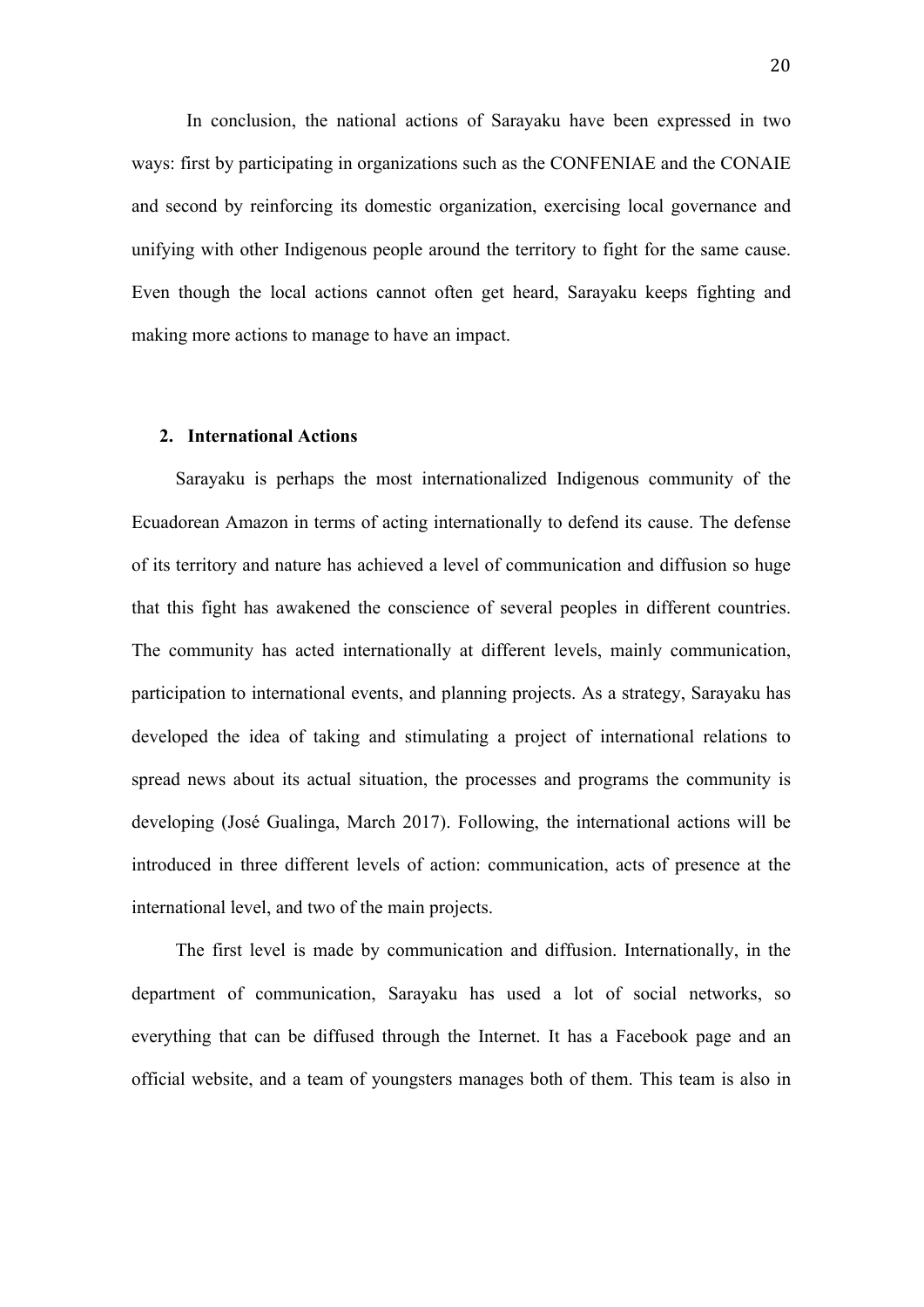charge of keeping up to date and sending new information.<sup>23</sup> Moreover, the community has a team that realized videos and movies. Some movies have had an international impact, such as "El Canto de la Flor" from Jacques Dochamps and José Gualinga. This film narrates the struggle of Sarayaku, its cultural life, etc. According to Sabine Bouchat, they always get to spread the videos internationally through organizations, web sites, and so on.<sup>24</sup> They always try to reach the most possible sectors: children, women, intellectuals, scientists, and so on.

Two principal groups characterize the second level: on the one hand the travels, talks, acts of presence and projects with local organizations of other countries; and on the other side the conferences and international meetings. First, Sarayaku is always invited to give speeches, to go to forums, or to present its projects in small associations, universities, etc. For example, in October 2015, a delegation of 5 women went to give a conference-debate at the University of Liège, in Belgium, about the challenges of the conflict between President Rafael Correa and the Indigenous movements.<sup>25</sup> Sarayaku has also participated to many meetings; for example in the encounter with the Mothers of France  $26$ , where the Mayor of Paris received the representatives. Also, the community's representatives have helped small ONG's such as "La Casa Nicaragua" in Belgium, with which they made a "tour of women", a project meant to empower women and talk about the impact of the way of living in West over communities like this.<sup>27</sup> These women also met parliamentarians from the European Union related to human rights.

<sup>23</sup> Sabine Bouchat, February 2017.

<sup>24</sup> Sabine Bouchat, February 2017. <sup>25</sup> Rencontre débat Sarayaku,

http://www.facphl.ulg.ac.be/upload/docs/application/pdf/2015-10/rencontre-debatsarayaku.pdf. (accessed 22 March, 2017).

 $\frac{26}{26}$  The "World Movement of Mothers" it's an ONG that "favors the role of the mothers" in the construction of peace and social cohesion" (mmmfrance.org).

<sup>&</sup>lt;sup>27</sup> Tania Monville, March 2017.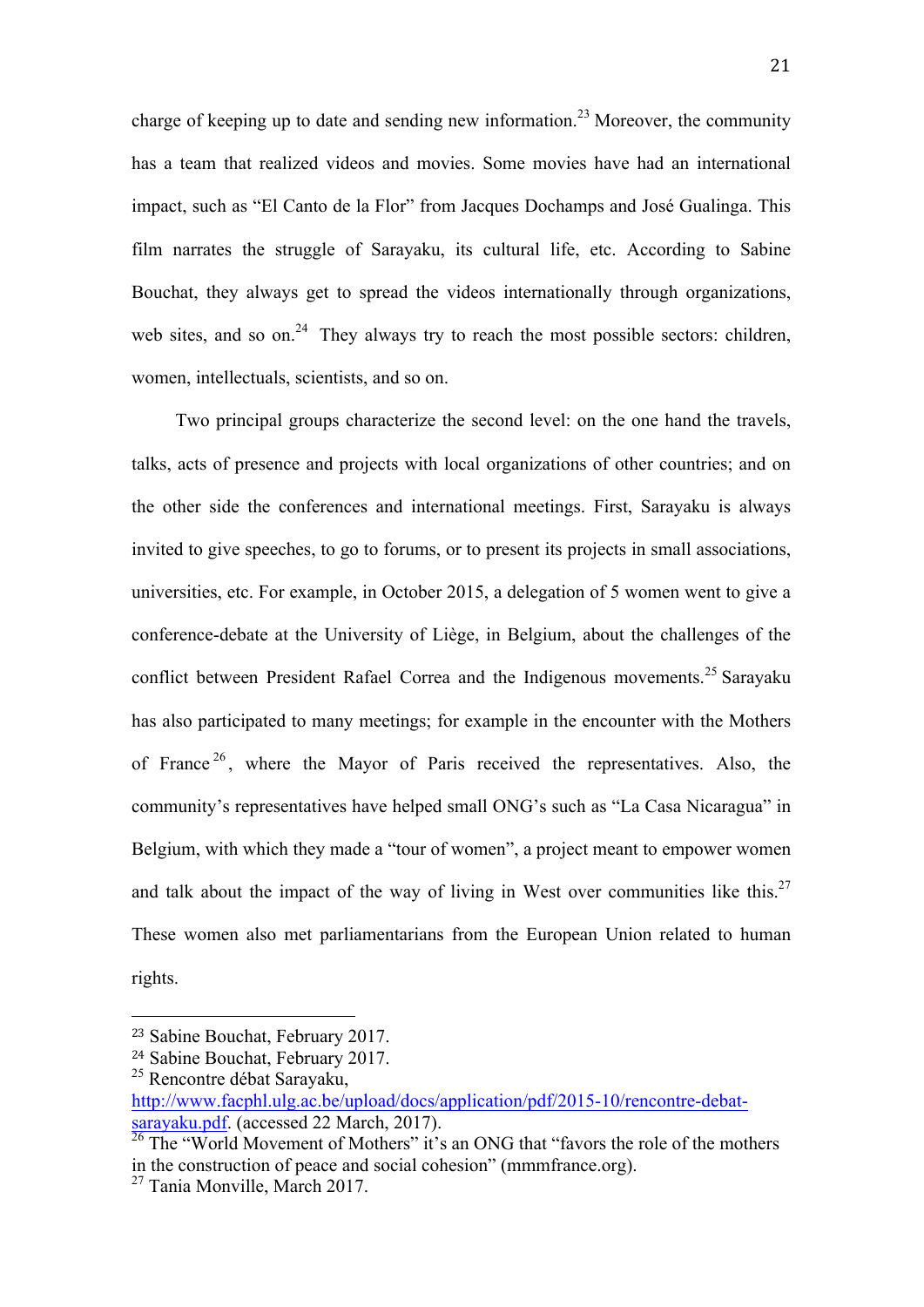Secondly, Sarayaku has participated to several international encounters and conferences. In September 2016, Sarayaku participated, together with 10 Indigenous communities of the world, to the World Congress of Nature in Hawaii. In this Congress, Sarayaku presented on its way of thinking and cosmovision, and the International Union for Conservation of Nature (IUCN) made a recommendation to the governments to start adopting these ideas.<sup>28</sup> In this conference, indigenous people from North America, Hawaii, Mongolia, Siberia, and Africa were also present. Additionally, in October and November 2016, when the problem with the "Dakota Pipeline" started in the United States, Sarayaku was the first Indigenous foreign community to express solidarity.<sup>29</sup> From that point, Sarayaku has been following the process of Standing Rock. Patricia Gualinga, together with three other people, went to Dakota in March 2017 once more to show solidarity and to participate to the manifestations. Moreover, currently, Félix Santi, has been invited to an international conference about "Living Well", in Munich in June 2017. The action stays at the level of appearing in conferences to try to get international support.

Finally, a significant point of the international presence of Sarayaku is the participation in the Conference of the Parties (COP21) in Paris, in December 2015.<sup>30</sup> For this event, the community sent a delegation of 12 people. During the Conference, they could intervene in the official meeting. <sup>31</sup> The delegation also brought to Paris the canoe *Kindy Challwa* as a symbol and as a direct message representing the idea of the Kawsak Sacha ("Living Forest") and the existence of the people of Sarayaku<sup>32</sup>. Now, the canoe is in the Musée de l'Homme in Paris. Additionally, they participated to the

<sup>&</sup>lt;sup>28</sup> Patricia Gualinga, March 2017.<br><sup>29</sup> Patricia Gualinga, March 2017.<br><sup>30</sup> José Gualinga, March 2017.<br><sup>31</sup> Tania Monville, March 2017.<br><sup>32</sup> José Gualinga, March 2017.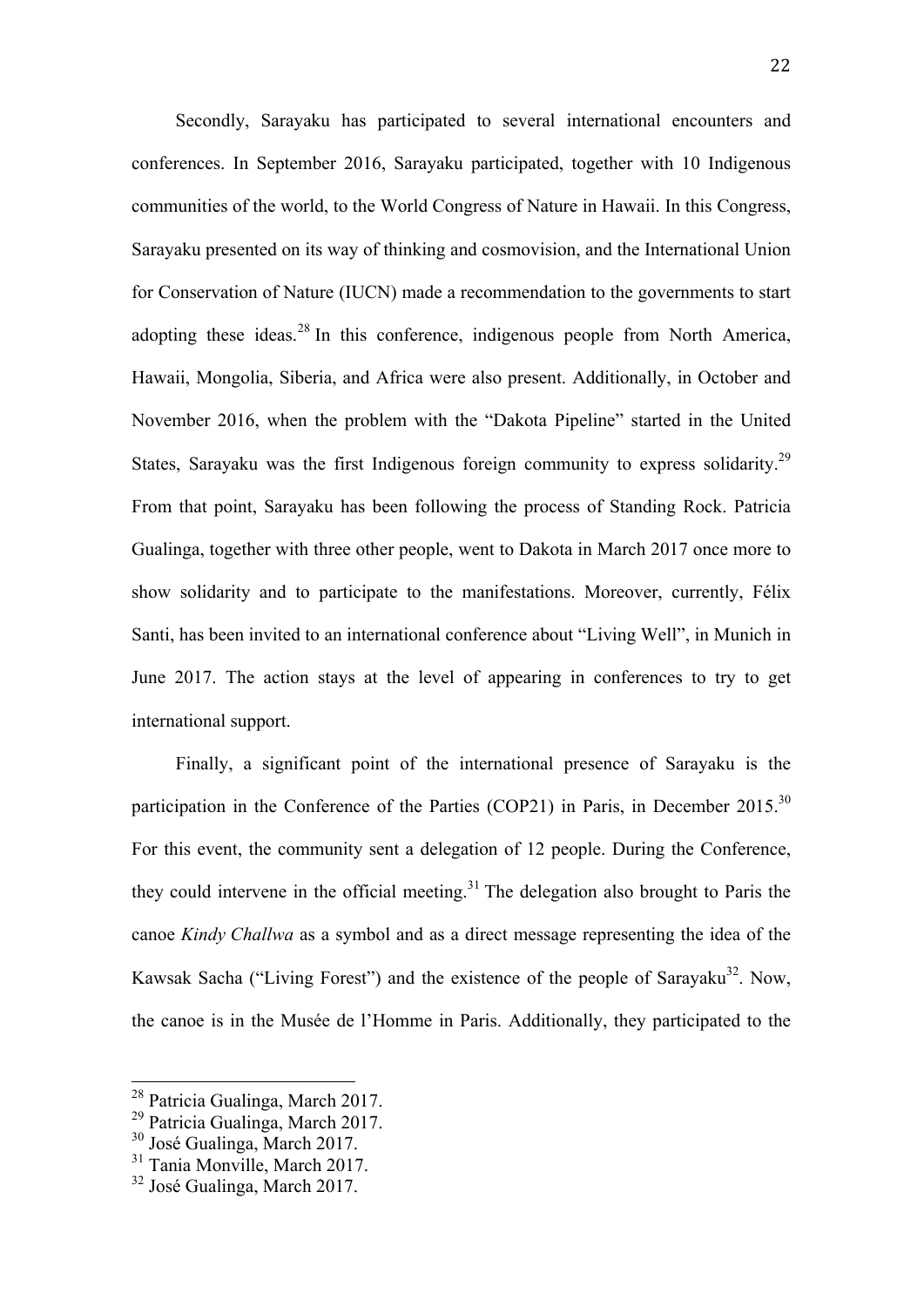COP22 in Marrakesh, along with other representatives of indigenous people (Waorani, Kichwa) of Latin America, to present their struggle and expose an intervention panel showing their projects and future plans.

The third level of international actions is going to be explained based on two projects that have reached an international level: the "Frontier of Life" (Frontera de Vida) and the "Living Forest" (Selva Viviente). Those have been chosen because they are two of Sarayaku's most important projects that were presented in various International Conferences and Congresses such as the World Congress of Nature in Hawaii, the COP21, and the COP22.

The "Frontier of Life" is a project that was created about 15 years ago. It is a long process and one of the most important strategies to protect Sarayaku's territory. This plan also helps to gather more people who could contribute to help preserving territory. It is about creating a path of flowering trees around the territory of Sarayaku and around the strategic posts of vigilance and control. In fact, "It is when the community understood that it needed a higher force than the one they have to protect what they have from which this idea of life frontier".<sup>33</sup> Sarayaku itself needed more strength facing the threat of petroleum extraction, and this is why the inhabitants decided to create this project.

At a symbolic level it is beautiful, this symbol of the flower as a protection of the territory… The flower in all its delicacy but that also has a strong sentimental value that is based on the song of the flower, which is a song of the Yachak of Sarayaku and that gives back the strength when you are tired, when you have emotional problems, when you have no more energy… It is a song that gives back this strength, this vitality to keep living.<sup>34</sup>

<sup>33</sup> Sabine Bouchat, February 2017.

<sup>34</sup> Sabine Bouchat, February 2017.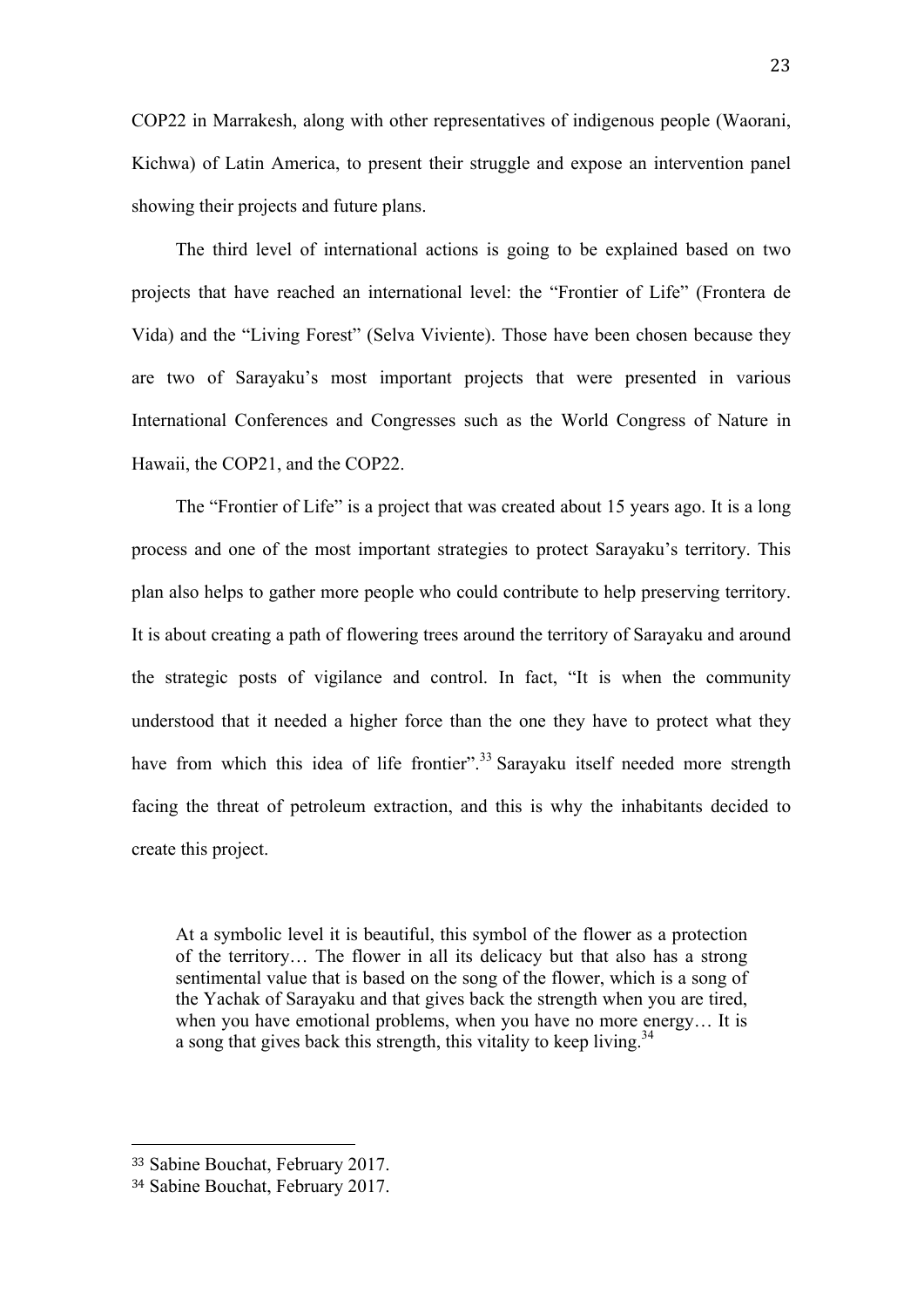The symbol of the flower was well conceived to remind us of Sarayaku's relation with nature. The idea is that in 20 years, the boundaries of the territory and the strategic spaces could be seen and be tracked by these flowering trees from a plane.

The Frontier of Life has expanded so much that it has global amplitude. A whole international political strategy resides besides these strategic places and symbols, in the sense of finding allies for when the territory could be attacked. The project involves organizations and people that can be considered as godfathers of the trees in different countries, which are also considered responsible for the protection of the territory through the trees that have been planted. These godfathers are donors<sup>35</sup> located in France, Germany, and Belgium, where the organization "Frontier of Life in Belgium" is working.<sup>36</sup> Nevertheless, after receiving, in 2013, the compensation of the Inter-American Court of Human Rights  $37$  of 1.300.000\$, the financial help of the "godfathers" in Germany has strongly reduced. Facing this change of position of the people who supported or could support the project, Sarayaku decided to make a much bigger project, the "Living Forest".

The Living Forest or *Kawsak Sacha* is, according to José Gualinga, "a proposition that the community Kichwa of Sarayaku takes as a juridical, anthropological, and philosophical fight for its territory to be declared and recognized as territory of Living Forest".<sup>38</sup> In other words, it would be a legal declaration that would protect the area of Sarayaku's territory. The objective is "to make the people understand the importance of the equilibrium that we are breaking more and more".<sup>39</sup> Sometimes, having a legal supportive document helps to raise people's awareness. According to

<sup>&</sup>lt;sup>35</sup> Each person can give 5 $\epsilon$ , 10 $\epsilon$  or another value.

<sup>36</sup> Sabine Bouchat, February 2017.

<sup>&</sup>lt;sup>37</sup>The case will be explained in the point 4 of this chapter.

<sup>&</sup>lt;sup>38</sup> José Gualinga, March 2017.

<sup>39</sup> Sabine Bouchat, February 2017.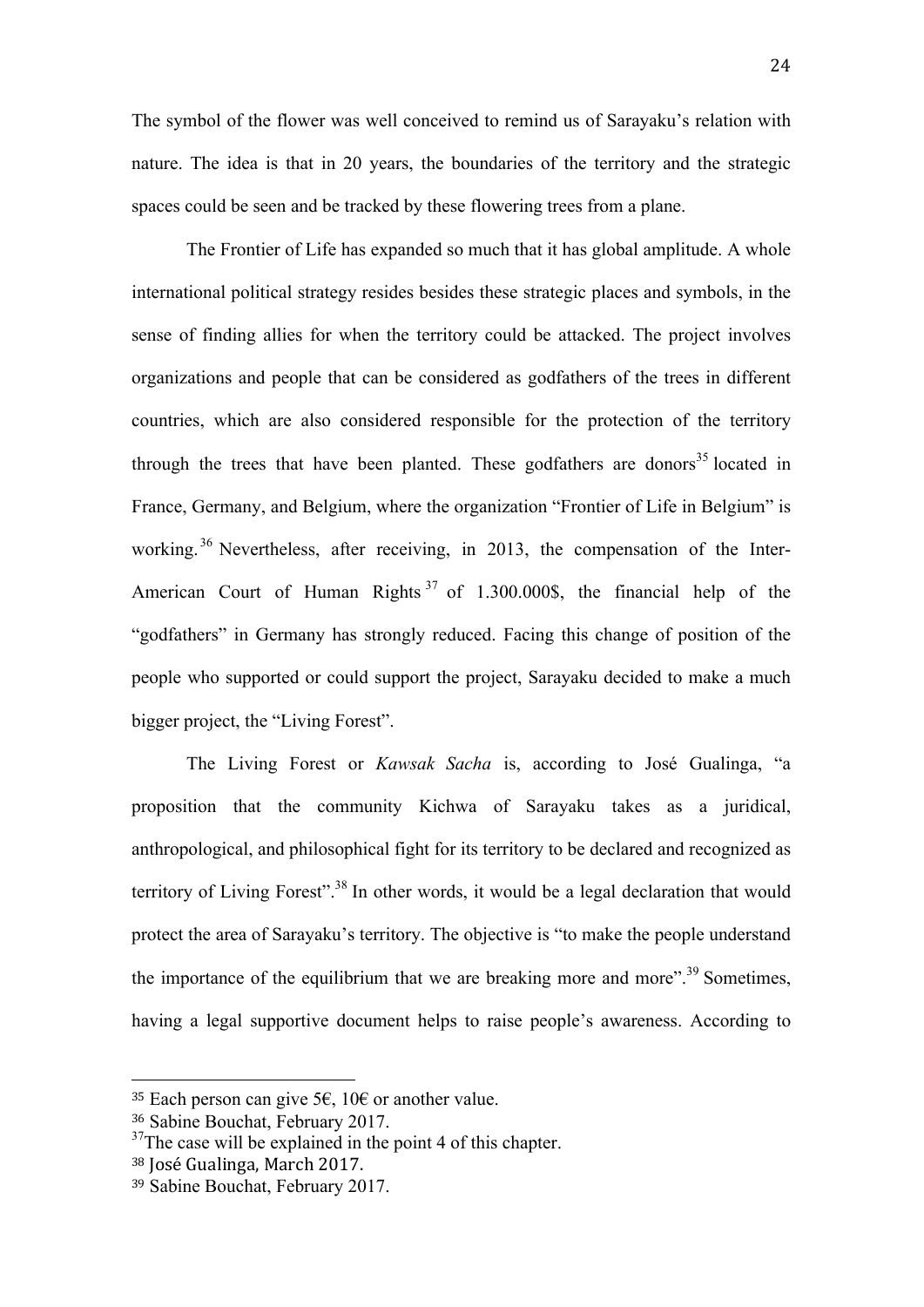Patricia Gualinga, as a Living Forest, the people of Sarayaku feel the need to get the recognition of the living space of Sarayaku as a sacred territory, patrimony of biological diversity a in Ecuador. This proposal asks for indigenous territories and living forests to be protected from any type of exploitation.<sup>40</sup> This project includes the Frontier of Life and every other aspect concerning the protection of Sarayaku's territory.

Kawsak Sacha is a plan of three years that has been presented nationally and internationally. The community of Sarayaku already approved the project. It has been presented to the National Assembly of Ecuador but has yet to be considered. It had more impact in the COP21 and the COP22.<sup>41</sup> Sarayaku's hope is that the declaration would be accepted in the Amazon and by actors linked to development worldwide, to change the way that vision of development is conceptualized. According to Sabine Bouchat, "It is also a rematch of the autochthonous communities of the planet for having been destroyed in South America".<sup>42</sup> Actually, indigenous people have been oppressed for many years for economic reasons. Indigenous territories are exploited to obtain oil and to generate more resources. It is important to start acting to preserve the equilibrium of the world. The general objective of the proposal of Living Forest will take years, but Sarayaku considers important to keep fighting for it.<sup>43</sup> The results will be advantageous for the community.

In conclusion, Sarayaku's international actions have been more numerous and more listened than at the domestic level. Its power of communication and diffusion, joined with the participation to conferences, international forums and the help of local organizations of several countries, make Sarayaku the most international indigenous

<sup>40</sup> Patricia Gualinga, March 2017.<br>
<sup>41</sup> Sabine Bouchat, March 2017.<br>
<sup>43</sup> Sabine Bouchat, March 2017.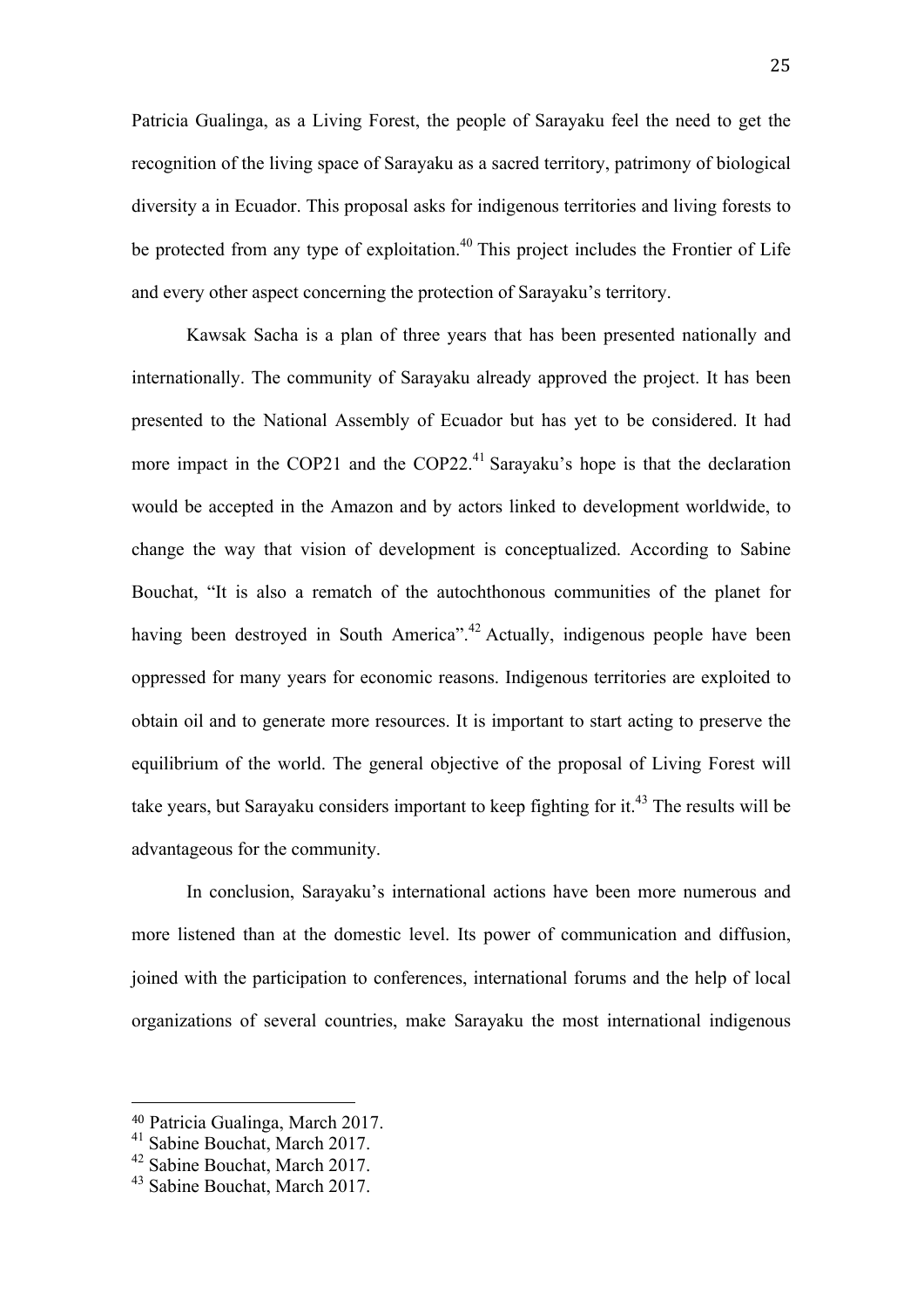community of the Ecuadorean Amazon. Every action, such as the Frontier of Life or the simple fact of sharing videos, is a step forward in the international fight of Sarayaku.

#### **3. Alliances**

The Kichwa people of Sarayaku have always been opened to contact. For example, in the 60s, some groups came to collect rubber, and many oil companies tried to buy their land. Moreover, the community has always had contacts with other indigenous people of the region and has always been opened to all different kinds of foreign groups coming for different reasons. Also, the community has kept distance and has always tried to extract the most interesting of these connections for the benefit of the community.<sup>44</sup> Today, with some efforts, Sarayaku's contacts have duplicated and the community has got many allies from different groups, both at the domestic and international levels. Some of them are environmental associations, human rights and women rights organizations… The method of contact will first be explained, followed by a description of Sarayaku's allies at the national level, and then the international ones.

Two major events characterize the establishment of the network. The first one is when José Gualinga, Sarayaku's former president, went to Belgium 30 years ago. As it was said above, Sarayaku has always been open to new contacts, maintaining its culture and always being strong in its representation. The first steps of today's Sarayaku's international network started to grow about 30 years ago, when José Gualinga and his wife Sabine Bouchat<sup>45</sup>, decided to go to live in Belgium, where they stayed 4 years.<sup>46</sup> The couple took advantage of being abroad to start establishing alliances and contacts at

<sup>&</sup>lt;sup>44</sup>Sabine Bouchat, February 2017.<br><sup>45</sup> Sabine is currently member of the technical department of the community.<br><sup>46</sup>Sabine Bouchat, February 2017.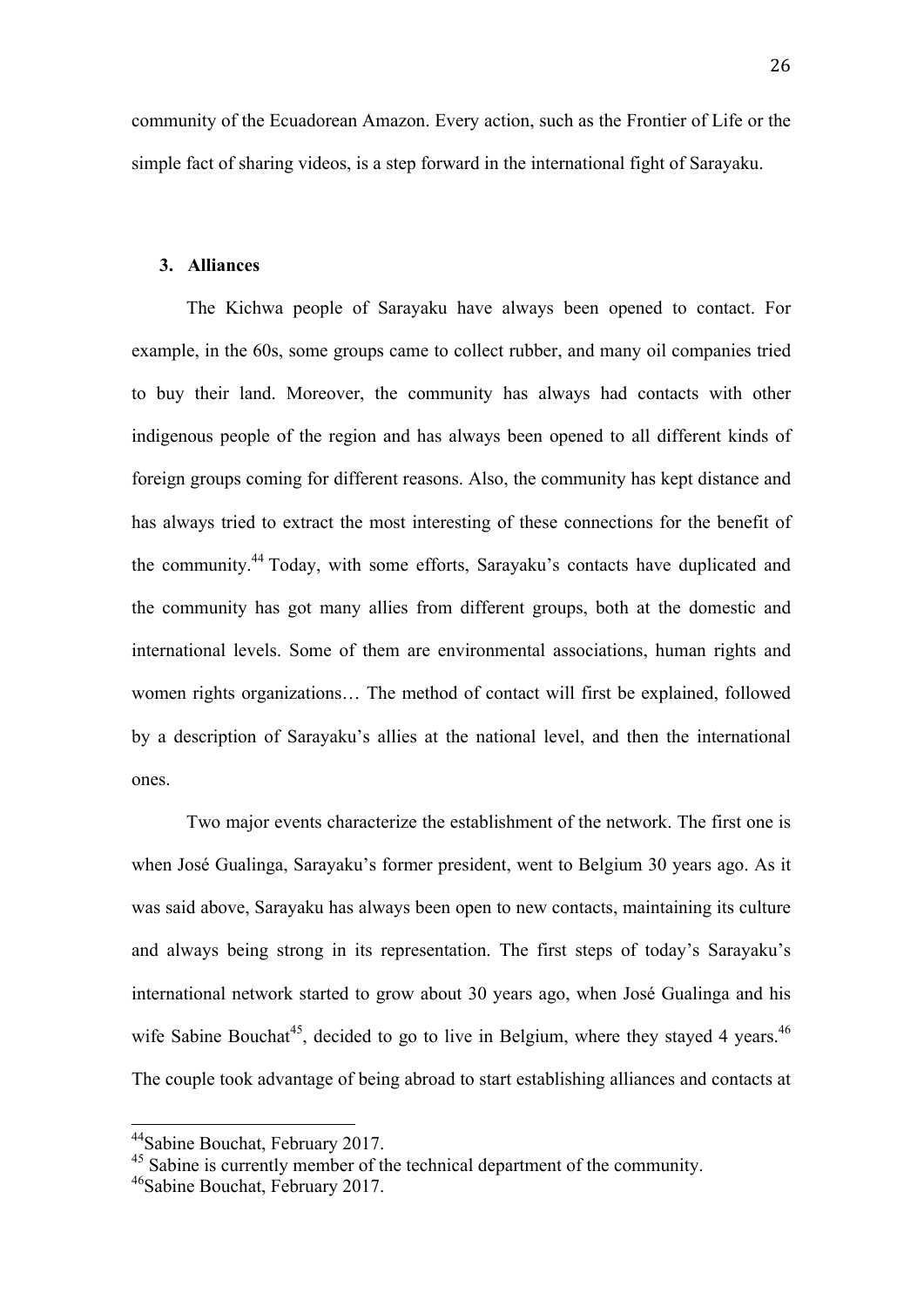the international level.<sup>47</sup> It started with NGOs, Belgian politicians, the European Parliament, and others, and in 3 years a whole network of allies was built in Europe.

The second event is when the Internet was installed in the community about 10 years ago. This allowed the Kichwa people of Sarayaku to create its Facebook page, its website, to start communicating with other people and organizations, and to be always aware of what was happening outside of the territory<sup>48</sup>. Internet has been one of the most useful tools to transmit their ideas.

Sarayaku's national alliances are mainly other indigenous people of Ecuador and Ecuadorean legal institutions. The contacts are made with all the communities resisting to oil exploitation, such as the Shuar people and the Ashuar people. At the institutional level, Sarayaku has developed some important contacts with the CONFENIAE<sup>49</sup> and with the CONAIE.<sup>50</sup> Moreover, lawyers of the Inter-American System (CEJIL) have supported and defended Sarayaku during the 10-years trial against the Ecuadorean government. Finally, Sarayaku has also maintained contact with some national NGOs, such as Pachamama alliance.

The international alliances are divided in different kinds of groups distributed in many countries. First, Sarayaku has established a strong link with NGOs of all kinds. Actually, many international projects are made through NGOs that also provides new contacts to the community. For instance, Amazon Watch, a North-American environmental organization defending Amazonian people, put the community in touch with the Dakota people through Internet As a consequence, a delegation of Sarayaku recently went to the United States to stand in solidarity with the indigenous people of

<sup>&</sup>lt;sup>47</sup>Tania Monville, March 2017.<br><sup>48</sup>Sabine Bouchat, February 2017.<br><sup>49</sup> At it was explained above, the CONFENIAE former president is Franco Santi, a member of Sarayaku.<br><sup>50</sup> Its former president is Marlon Santi Gualinga, also member of Sarayaku and current

Kuraka of the Cali-Cali zone.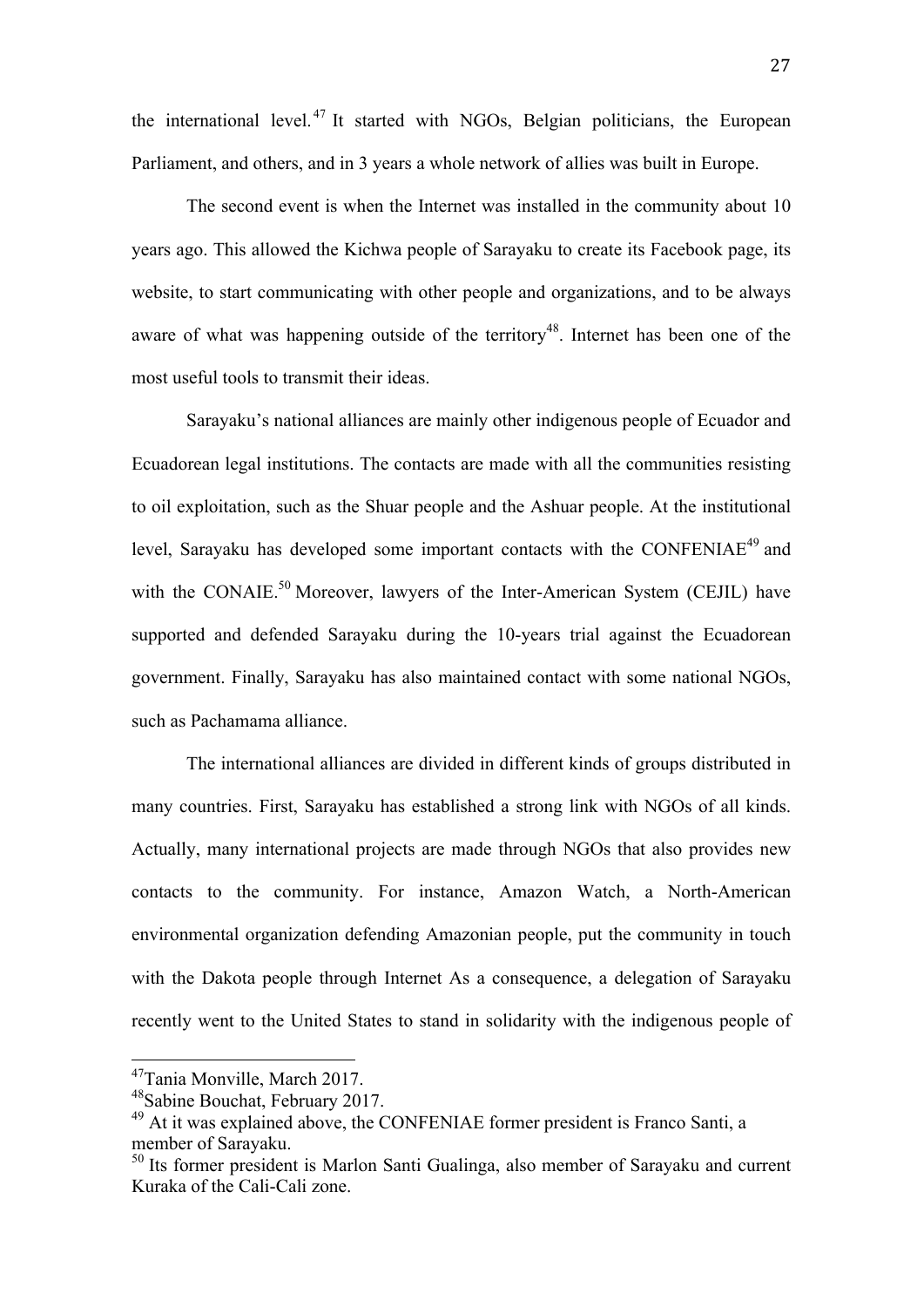Dakota. Most of the time, Sarayaku is in touch with other autochthonous people through NGOs.<sup>51</sup> Moreover, the community is also in relation with other organizations such as "Development and Peace" a Catholic Canadian organization; "Words of Nature", in France; "Frontière de Vie Belgique" in Belgium; others are in Italy and Germany. Sarayaku has also recently managed to communicate with the Vatican about their cause.<sup>52</sup> The Vatican would be a powerful ally as it has access to many media.

On the other hand, Sarayaku has also got many allies in Latin America*.* It is part of the indigenous coordination of the Amazon basin  $\text{COICA}^{53}$ , which groups Peru, Bolivia, Colombia, and Ecuador. Moreover, it is allied with Colombian organizations to make a stand against oil exploitation, and with Indigenous Amazonian organizations in Peru such as the IDESEP. The community is also in relation with the Kayapos Raoni, a relationship and alliances based on support and solidarity.<sup>54</sup> Contacts are not only made through other actors; many are established when a delegation of the community participates to public manifestations, international conferences, and important global events or congresses.

Finally, the people of Sarayaku have connections with a huge number of universities, peoples, and schools of the world. These connections are made through the international projects such as "Frontera de Vida", which involves people in Belgium, France, and Germany; or through conferences that Sarayaku gives in some universities, when the opportunity comes.<sup>55</sup> Every action and person matters, and this is why its members always try to keep a relation with everyone.

 51Sabine Bouchat, February 2017.

<sup>52</sup>Patricia Gualinga, March 2017.

<sup>&</sup>lt;sup>53</sup>José Gualinga, March 2017.

<sup>54</sup>José Gualinga, March 2017.

<sup>&</sup>lt;sup>55</sup> Travelling does not happen often due to a lack of economic resources.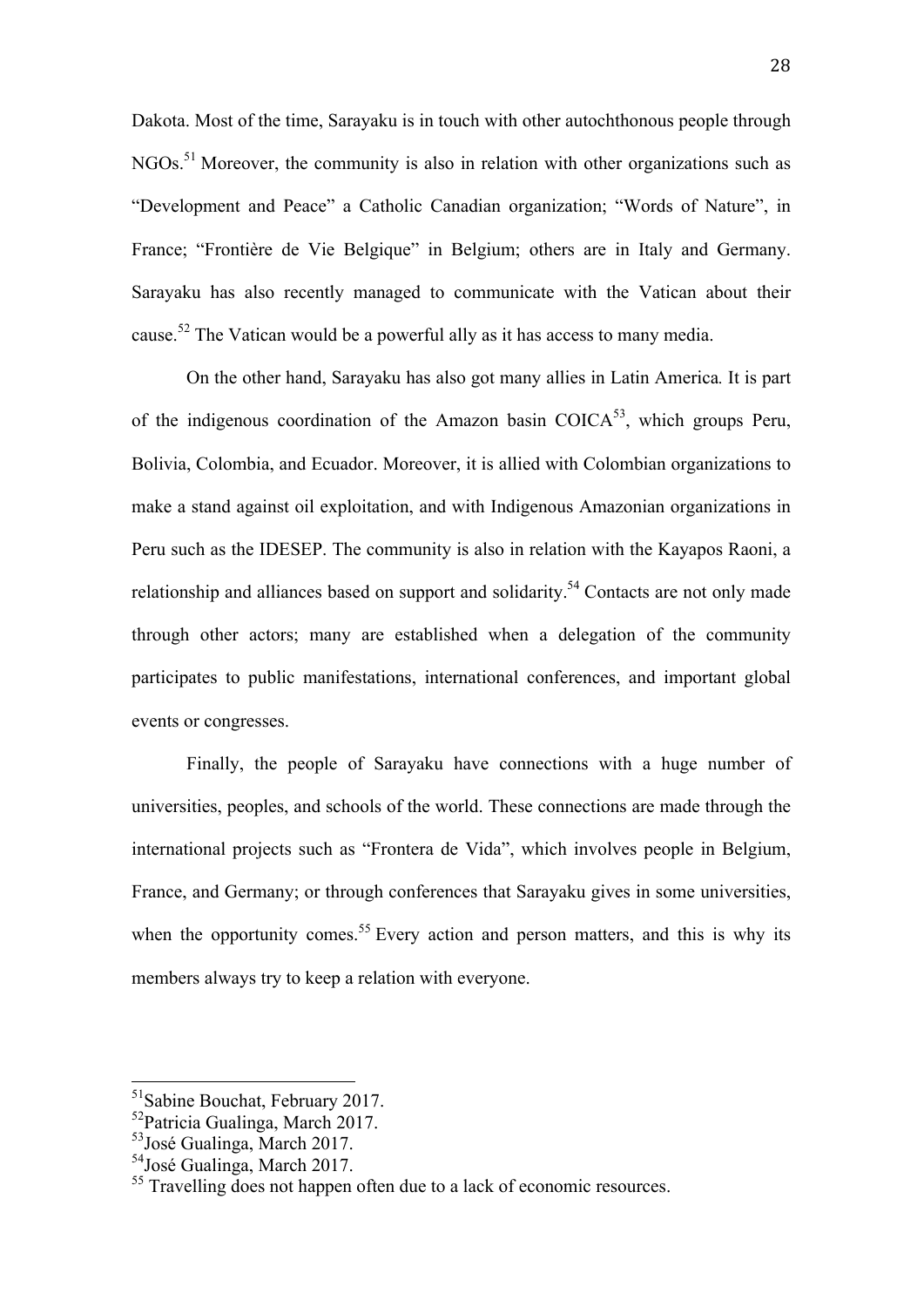To conclude, Sarayaku has a huge network of international and national relations. Even if the international aspect is bigger than the national one, the contacts with the indigenous communities of Ecuador are still important. Sarayaku is member of legal Ecuadorean institutions, which is a strong support. At the international level, Sarayaku's allies are diverse; from international environmental NGOs, to organizations that defend human rights, to international indigenous people, universities, and persons.

#### **4. Relation with the Ecuadorean and other governments**

Sarayaku's fight has engendered many disagreements and complications. Passing through threats, accusations, and even a trial against the Ecuadorean government, the community has never had a painless relation with the local authorities. Below, an explanation of Sarayaku's relations with the Ecuadorean government will be provided<sup>56</sup>, followed by a trial led in the Inter-American Court of Human Rights, and by the relations with the other governments of the world.

First, the relation between the community and the government has become more complicated through the years. In 2007, in the hope of getting more voice and a better representation of their rights, every indigenous people of Ecuador voted for President Rafael Correa.<sup>57</sup> His promising speech in favor of the environment, the indigenous people, and the "Buen Vivir" was attractive to them. However, shortly thereafter, the country was submerged into oil exploitation, and the indigenous populations that were not in favor of oil exploitation of their lands, such as Sarayaku, suffered indirect and

<sup>&</sup>lt;sup>56</sup> This explanation of Sarayaku's relation with the Ecuadorean government is based on the community's point of view. This work does not take part of anything and is totally neutral.

<sup>57</sup>Sabine Bouchat, February 2017.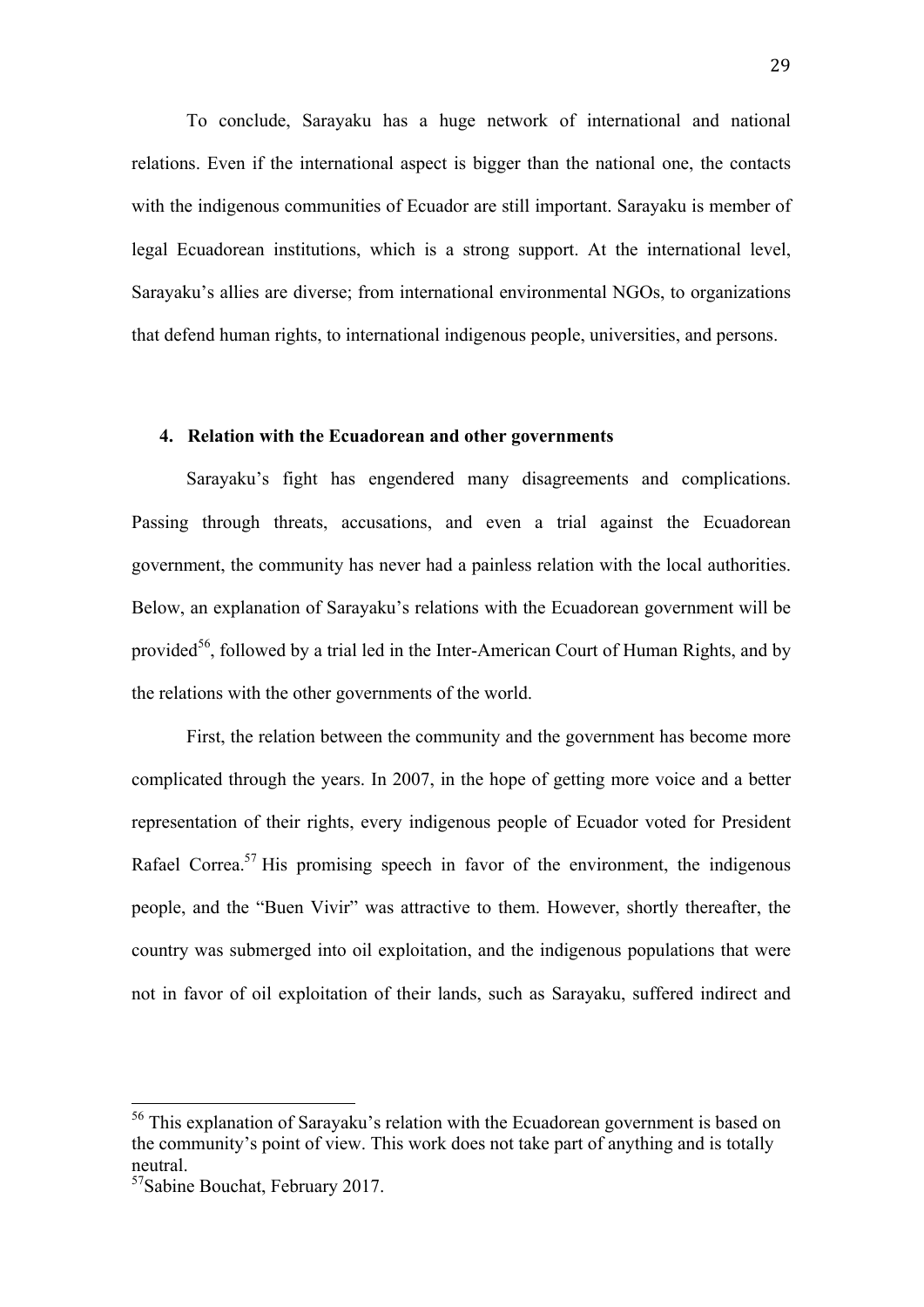direct attacks.<sup>58</sup> They were subjected to pressure through threats, insults, accusations of violence, and of being paramilitaries or terrorists, among others.

A first example occurred when a few years ago, the government sent the army to occupy the territory to pressure Sarayaku to sell its land for oil exploitation.<sup>59</sup> Another example is when 11 military agents came to the territory without prior consent on 19<sup>th</sup> December 2016. The community detained the group for a few days until figuring out the reason of its presence.<sup>60</sup> For its defense, the government did not recognize the agreement of previous consent with Sarayaku and accused it of "violating human rights".<sup>61</sup> These represent two of many other cases of disagreements with the Ecuadorean government.

Second, in compliance with this disharmonious relation, Sarayaku sued the Ecuadorean government in the Inter-American Court of Human Rights. The conflict started in 1996 for the concession of the Ecuadorean government of 200,000 acres located in the center-south of the Amazon, to the Argentine oil company *General Company of Fuels* without Sarayaku's consent. The delivered zone for oil exploitation affected about 60% of their territory.<sup>62</sup> In 2003, the Kichwa people of Sarayaku sent a complaint to the Inter-American Court of Human Rights together with the Centre of Economic and Social Rights (CDES) and the Centre for Justice and International Law (CEJIL).<sup>63</sup> The trial lasted 10 years, and in 2012 the Court's final sentence favored the Sarayaku.<sup>64</sup> However, the government has yet to comply with some of the measures adopted by the judgment. For example, it has never respected the previous free

 58 José Gualinga, March 2017.

<sup>59</sup>Sabine Bouchat, February 2017.

<sup>60</sup>El Comercio, 19th December 2016.

 ${}^{61}$ El Telégrafo, 22nd December 2016.

 $^{62}$ Melo Cevallos, 2016, 10-11.

<sup>63</sup>Corte Interamericana de Derechos Humanos, 2012, 4.

 $^{64}$ Melo Cevallos, 2016, 10-11.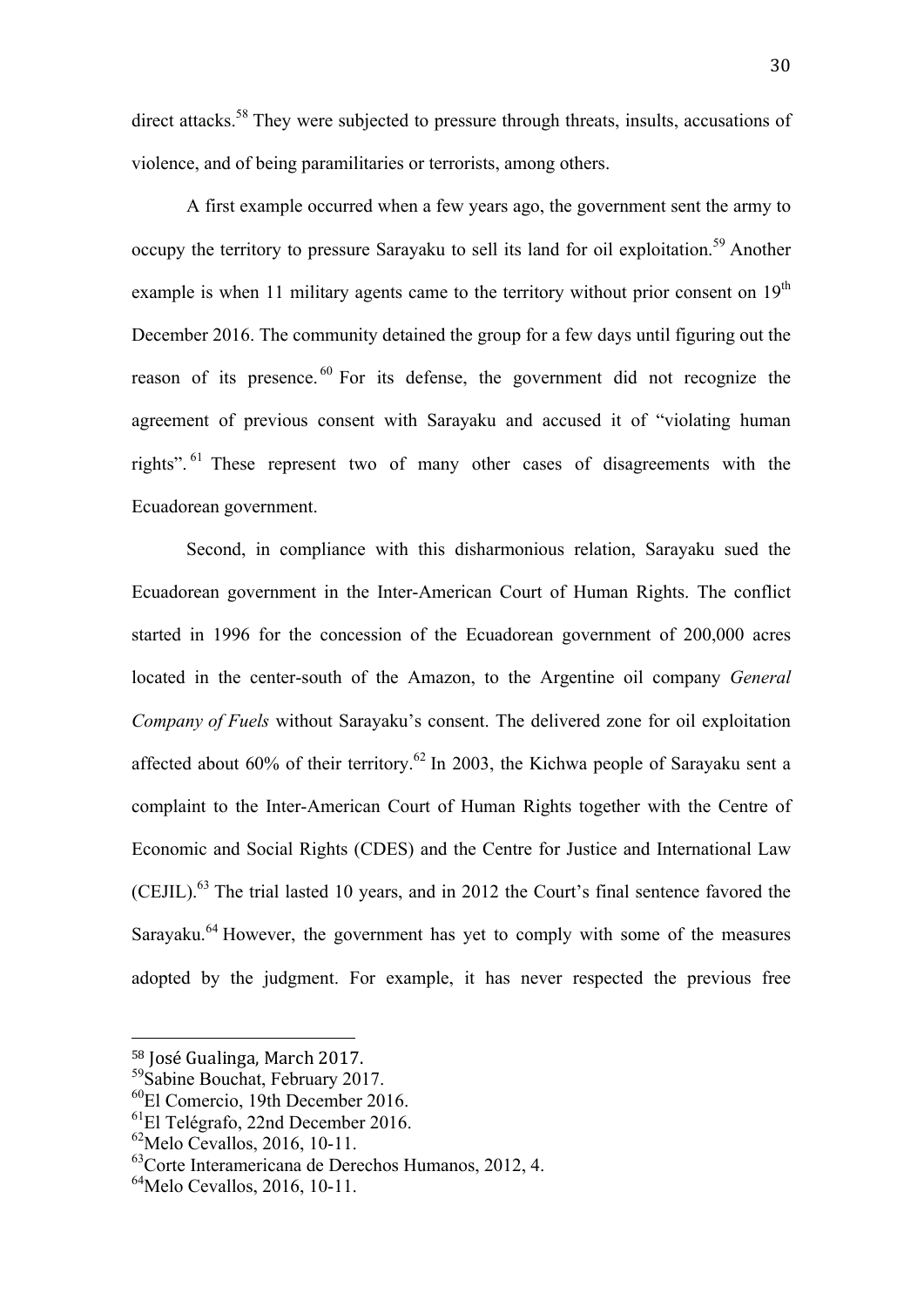informed consultation, which means that the government has to inform Sarayaku before going into its territory and obtain its consent. Nor has it withdrawn the 1,400kg of explosives of the territory.<sup>65</sup> Many efforts still need to be made.

Finally, as Sarayaku has acted internationally by supporting other struggles, it is logical that the community has had some troubles with other governments.<sup>66</sup> The conflicts often happen in the form of criticism and do not always come from governments. Actually, the community has received much criticism from international organizations due to its point of view regarding climate change and environmental issues. Nevertheless, it has always managed to remain active (thanks to the support of other organizations) and to maintain its public relations.

To conclude, Sarayaku's struggle for nature and for its territory has brought some troubles to the community, more nationally than internationally. Its relation with the Ecuadorean government has not always been harmonious, considering the numerous disagreements and even the 10-year trial. However, this does not keep Sarayaku from continuing to fight for its cause.

In sum, Sarayaku's international actions have had more impact than the national ones. Although the international actions have allowed Sarayaku to raise the international community's consciousness, the national ones have brought some troubles to the community with the Ecuadorean government. Nevertheless, the numerous alliances have helped Sarayaku to keep fighting for its cause and to maintain its public relations.

 65José Gualinga, March 2017.

<sup>66</sup>José Gualinga, March 2017.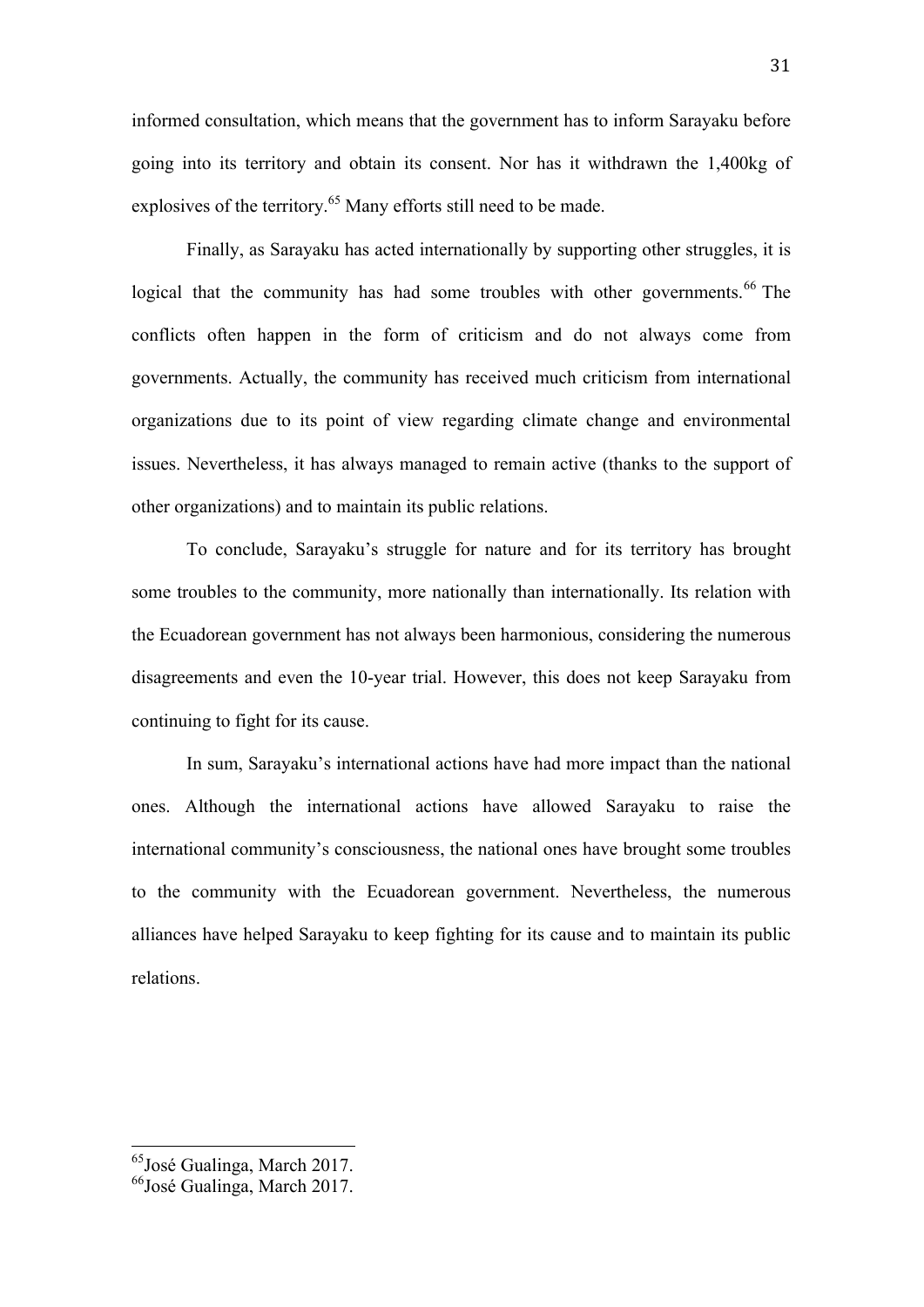#### **V. Analysis**

This section analyzes the data obtained from the literature review and the interviews with the existent theory about Sarayaku's actions in the national and international arenas. The purpose is to answer if Sarayaku's mobilizations include transnational activism and to know how its cause has molded speeches and transnational activism. This information obtained will lead us to the overall objective.

#### **1. Do Sarayaku's mobilizations include transnational activism?**

This investigative work has shown a clear convergence of transnational activism and Sarayaku's actions. Each form of action represents the convergence with transnational activism. Three main points create this link: the network, the strategies, and the other forms of confrontation, such as the aspect of international law.

The first point that converts all the actions into transnational activism is Sarayaku's network of alliances and relations. The conformation of the international grid starts from local bases and the collaboration with NGOs, out to international institutions and other indigenous nationalities. Recording the definition of transnational activism, "this kind of militancy occurs in the form of interaction that are structured in networks<sup> $.567$ </sup>, which clearly means that it involves alliances and relations with actors within and across borders. Hence, as networks are a key part of transnational activism, a link can be established between this one and Sarayaku's network. Sarayaku has built a tissue "consisting of an elite grid, understanding the complexity of the relation of its actors that participate directly and indirectly".<sup>68</sup> For example, as seen before, Sarayaku is often put in touch with other indigenous movements through NGOs such as Amazon Watch.

 $^{67}$  Keck and Sikkink 1998, 1.<br> $^{68}$  Paz Herrera 2015, 64.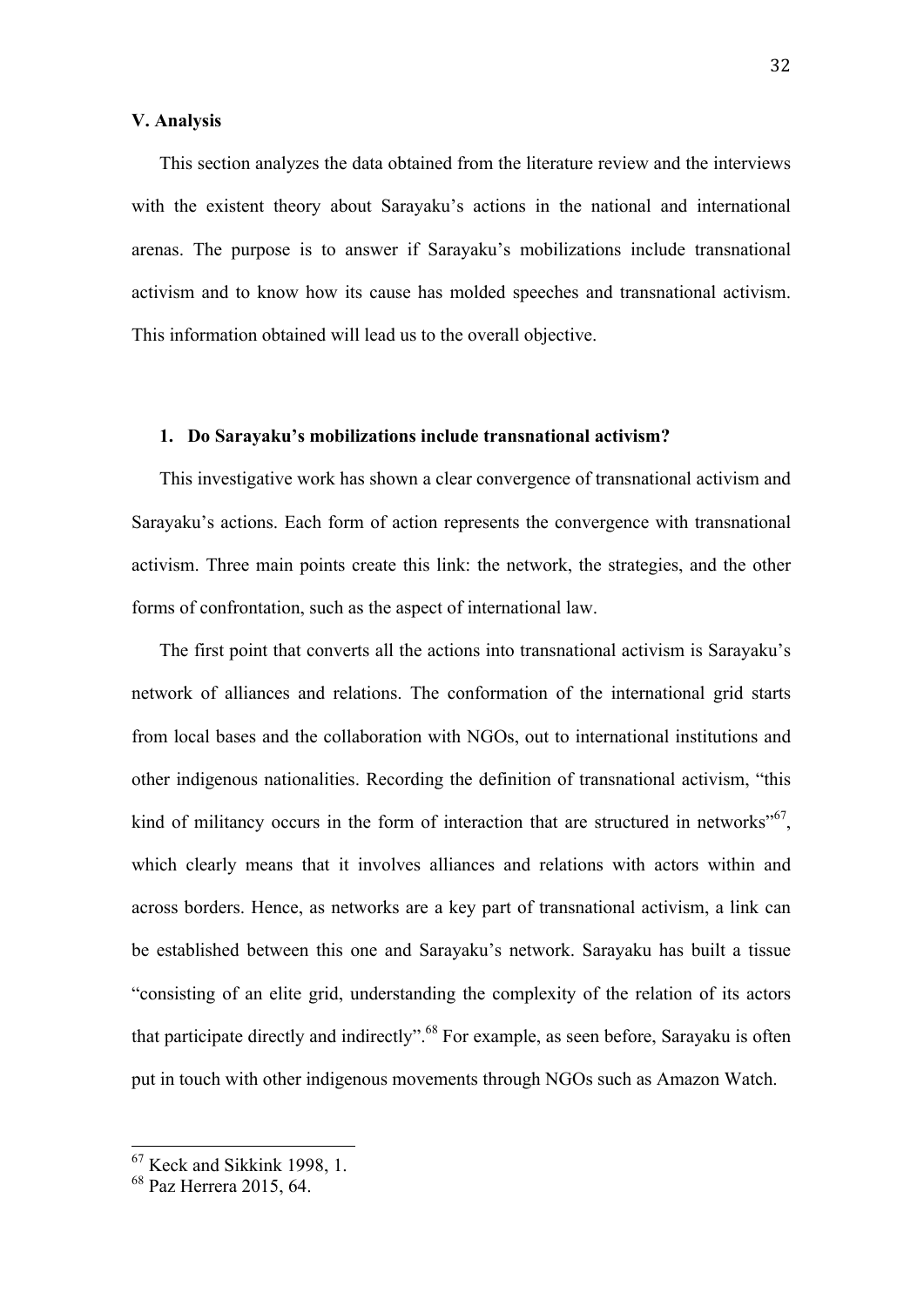Sarayaku's strategies are also part of transnational activism. Those are mainly characterized by communication and activism through social media, local media, mobilizations, and conferences. <sup>69</sup> Since it "has been defined as social movements and other civil society organizations and individuals operating across states borders" (Caouette 2005, 1), Sarayaku's strategies clearly transcend states borders. Also, as the strategy can be hold through mobilizations, such as participating in manifestations, this entails collective action, which is characteristic of transnational activism. In that sense, the Kichwa people's strategies engender this kind of militancy.

Finally, the other forms of confrontation, such as prosecuting through international law, are also part of transnational activism. Transnational networks "have contributed to influence the creation of the regime of international law that has installed multiculturalism and the application of the politics of recognition towards Indigenous people. Equally, the activism of these networks is fomented by the existence of this regime" (Paz Herrera 2015, 64). An example is the 10-year trial against the Ecuadorean government regarding oil exploitation. This recourse to international law and negotiation also illustrates a form of pacific activism.

In conclusion, Sarayaku's actions do include transnational activism. Every form of action consists in an element of this kind of militancy. As it was said above, networks are a key part of transnational activism, such as mobilizations, communication, and so on, and Sarayaku implements its strategy through these elements. This is why a link could be established between the mobilizations and transnational activism.

 <sup>69</sup> These strategies were explained in Chapter IV.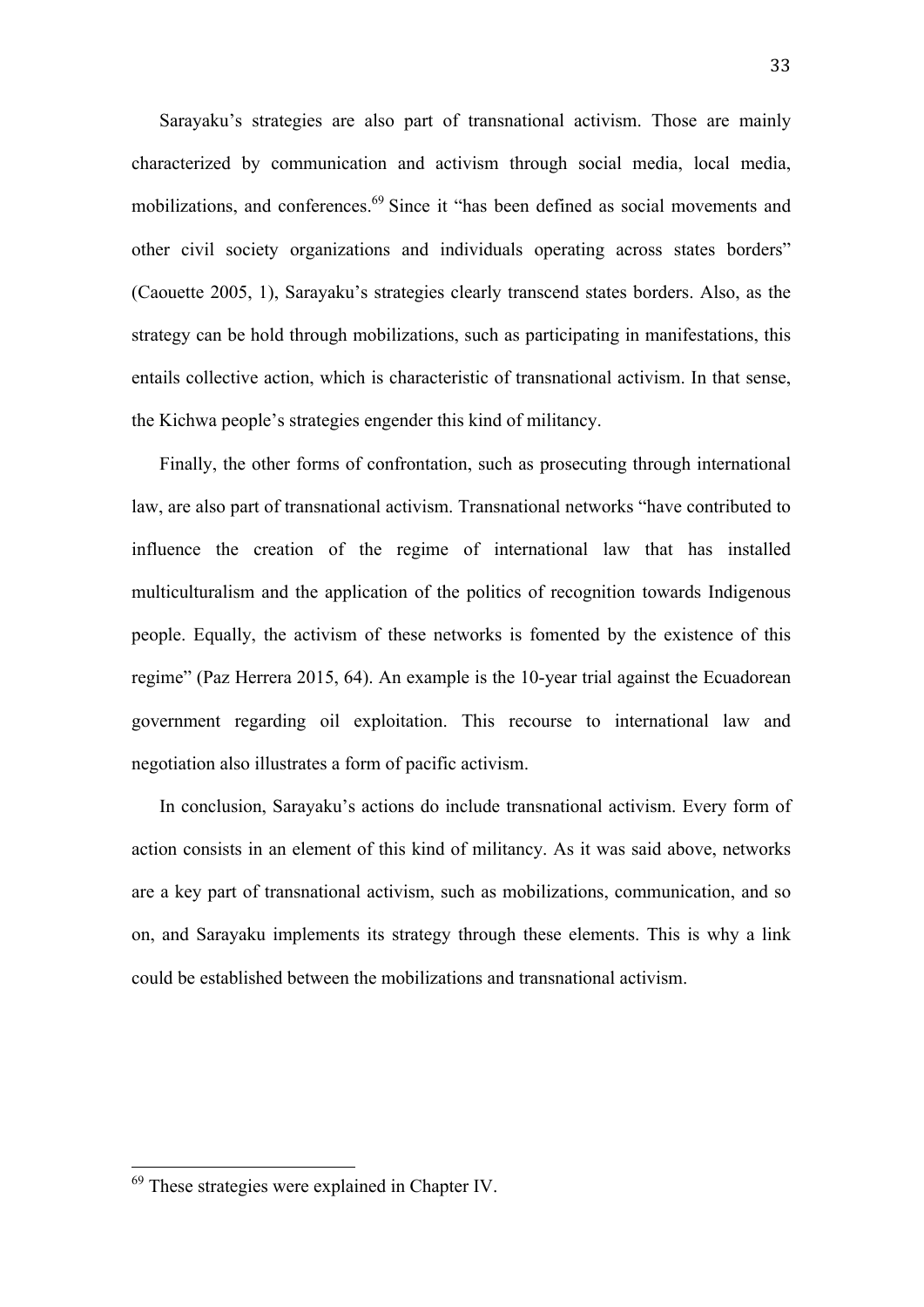#### **2. How has Sarayaku's cause molded speeches and transnational activism?**

Sarayaku's actions have resonated so deeply that they have managed to get an impact at the national and international levels. This impact varies, passing through molding speeches and leaving an effect in the transnational activism of the  $21<sup>st</sup>$  century. We can see these repercussions in a change of the Ecuadorean government's discourse about the community, the awakening consciousness about environment, and a great expansion in transnational activism. These points will be explained below.

The first point of this impact can be found in the Ecuadorean government's speeches about indigenous people.<sup>70</sup> President Rafael Correa's government, since his entry to power, has spoken in favor of them and the environment. The Constitution of 2008 has shown a clear consideration for nature, which mentions the "Buen Vivir" or *Sumak Kawsay*.<sup>71</sup> In the Constitution, "the State commits itself to the concept of 'Buen Vivir' as a central principle of its politics" (Altmann 2016, 56). The government has always promoted the respect of nature and the importance of indigenous people's cosmovision.

However, through the years, the tone of the speeches has been changing to a more declining one. Sarayaku has had many disagreements with the legal authorities, which has contributed to many critiques towards the community. As mentioned in Chapter III, the "troubles" have been increasing so much between both actors that Sarayaku has received many comments, in the form of direct and indirect insults. Therefore, it can be said that the speeches have deteriorated.

The second point is that Sarayaku's cause and international fight have managed to awaken people's consciousness about environment and indigenous people's struggle. This fact can be considered as the community has participated in important international

 $70 \text{ In that case, especially the case of Sarayaku.}$ <br> $71 \text{``Good Living''}$  in English.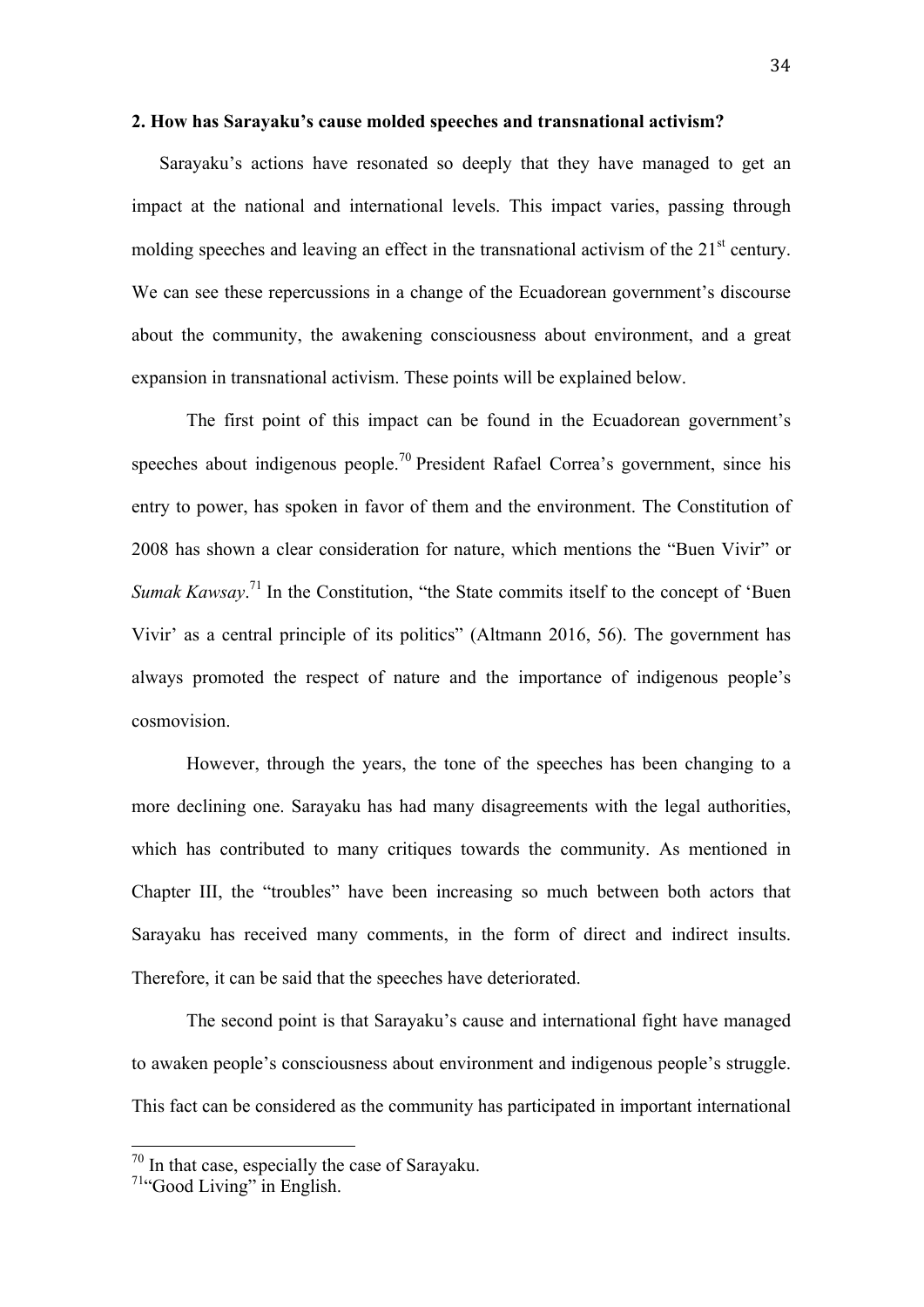congresses and conferences. These "acts of presence" allowed Sarayaku to express its cause, and directly reach people's attention. Now, the international community is more aware of what is going on with this indigenous movement, thanks to these activist movements. The people of Sarayaku hope that this could pressure the Ecuadorean government to make changes, such as to stop oil exploitation.

Nevertheless, while the expansion of transnational activism is not only due to Sarayaku, the community truly has contributed to it. Actually, "In the last decades and especially in the 90s, indigenous mobilizations emerged and multiplied in some Latin-American countries" (Paz Herrera 2015, 64). In that way, it can be understood that transnational activism has seen a recent big expansion with indigenous movements. Through its various international actions and its militancy, Sarayaku has managed to make its cause to be known.

To conclude, Sarayaku's cause has strongly contributed to the expansion of transnational activism and has molded the Ecuadorean government's speech about the community and its fight in a declining way, but it has been effective. In fact, the indigenous movements' struggle has provoked conflicts with the legal authority. However, it has also allowed expanding environmental transnational activism and the militancy for indigenous people's rights, and at the same time, awakened the international community's consciousness about the situation.

#### **VI. Conclusion**

This investigative work has led to two major points: First, Sarayaku is the most internationalized indigenous people of Ecuador in terms of leading a serious struggle to defend its cause. Second, its mobilizations do involve transnational activism. The data obtained through the literature review, the interviews and the analysis have led to the conclusion that the people of Sarayaku's mobilizations include transnational activism.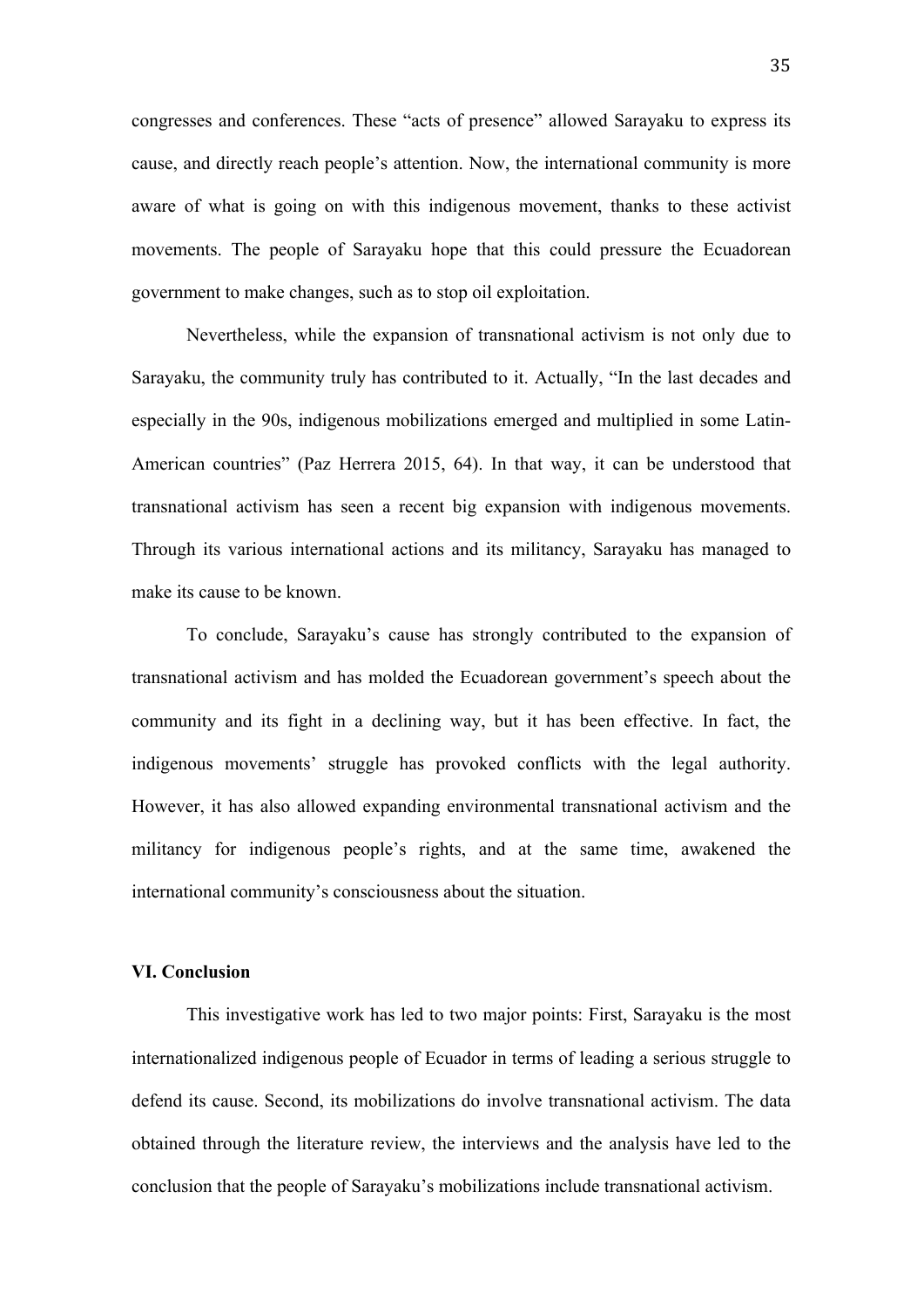Each section provided the information necessary to comply with the overall objective and to verify the hypothesis. Chapter IIs gave the literature review about transnational activism that promoted a sense of awareness about what it is and its involvements. Chapter III reviewed the existent literature about the indigenous people of Sarayaku and provided more information about these actors. Chapter IV led us to know their international and national actions and their alliances. Finally, the analysis allowed us analyzing the data obtained with the existent theory about Sarayaku's actions in the national and international arenas.

To conclude, the information obtained in each section led us to the two points of this conclusion. First, the Kichwa people of Sarayaku are the indigenous community that has acted the most internationally. Second, they engage in transnational activism along with their allies by addressing international norms to defend their territory and life records. This goes along with the overall objective and then verifies the hypothesis of this paper.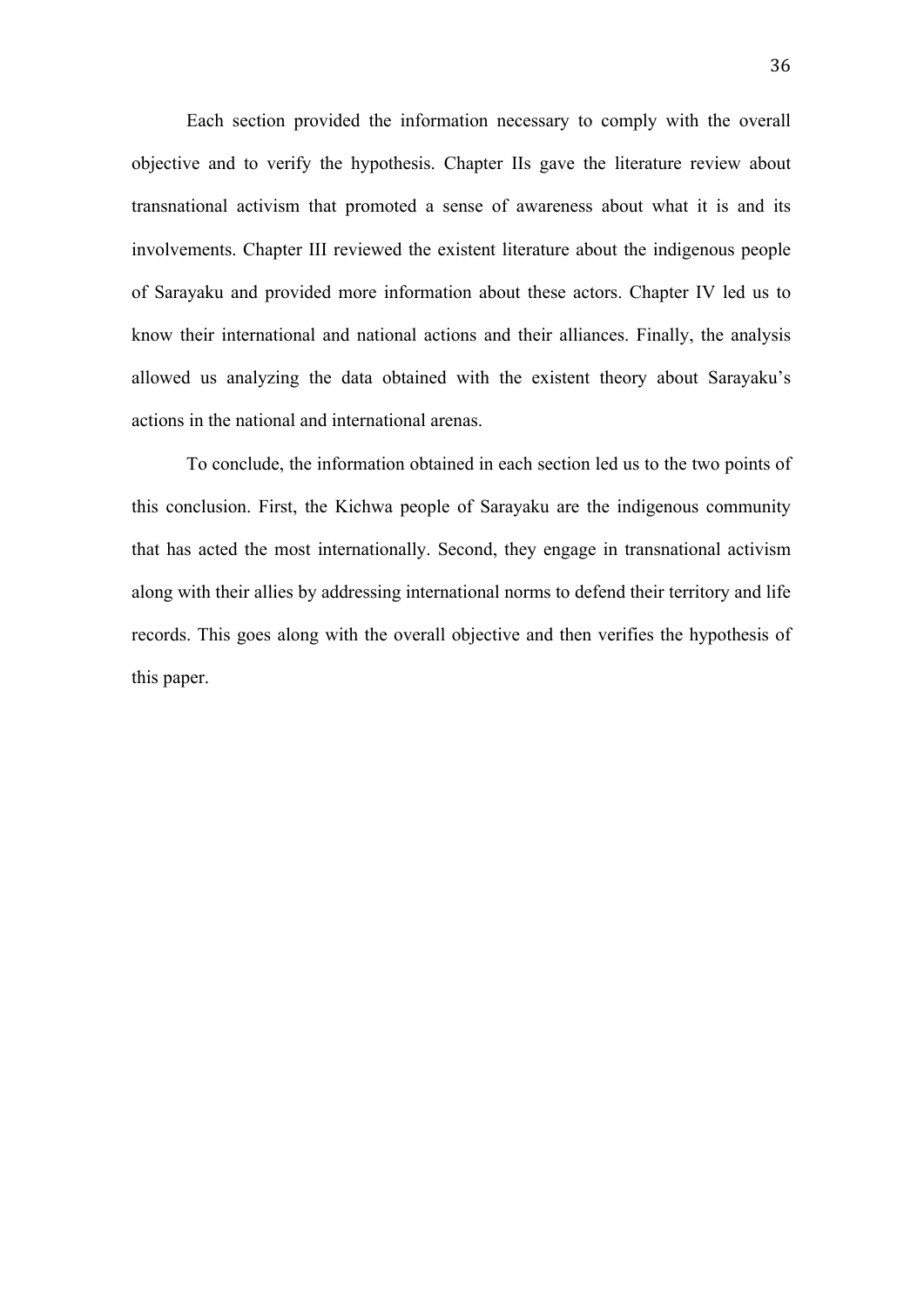#### **VI. Reference List**

#### *Interviews*

Bouchat, Sabine. 2017. Interviewed by Antaki, Nour. February 22. Gualinga, José. 2017. Interviewed by Antaki, Nour. March 9. Gualinga, Patricia. 2017. Interviewed by Antaki, Nour. March 15. Monville, Tania. 2017. Interviewed by Antaki, Nour. March 9.

#### *Others*

- Acosta, Alberto. 2012. *Buen Vivir: Sumak Kawsay: una oportunidad para imaginar otros mundos*. Quito: Ediciones Abya-Yala.
- Altmann, Philipp. 2016. Buen Vivir como propuesta política integral: Dimensiones del Sumak Kawsay. http://revistas.flacsoandes.edu.ec/mundosplurales/article/view/2318/1475
- Confederación de las Nacionalidades Indígenas de la Amazonia Ecuatoriana. http://www.confeniae.net
- Caouette, Dominique. 2005. Thinking and Nurturing Transnational Activism in Southeast Asia: Connecting Local Struggles With Global Advocacy. Paper. Montreal: Université de Montréal, https://www.cpsa-acsp.ca/papers-2005/Caouette.pdf (accessed January 28, 2017).
- Chávez, Gina, Rommel, Lara, and Moreno, María. 2010. *Sarayaku: el pueblo del cenit identidad y construcción étnica: informe antropológico – jurídico sobre los impactos sociales y culturales de la presencia de la Compañía CGC en Sarayaku*. Quito: FLACSO.
- El Comercio. 2016. *11 militares están retenidos en el pueblo originario Kichwa Sarayaku.* (December). http://www.elcomercio.com/actualidad/ecuadormilitares-retencion-militares-sarayaku.html

El Comercio. *Sarayaku defiende su historia de Resistencia.* http://www.elcomercio.com/actualidad/politica/sarayaku-defiende-historia-deresistencia.html

- El Telégrafo. 2016. *Gobierno desconoció firmado con Sarayaku.* (December). http://www.eltelegrafo.com.ec/noticias/politica/2/gobierno-desconocio-acuerdofirmado-con-sarayaku
- Keck, Margaret, and Sikkink Kathryn. 1998. *Activists beyond borders: Advocacy Networks in International Politics*. New York: Cornell University Press
- Paz Herrera, Marcela. 2015. Redes transnacionales de organizaciones indígenas. Análisis de las redes en conflictos socio-ambientales. Paper. https://www.academia.edu/26089805/RES\_55.\_Redes\_transnacionales\_de\_orga nizaciones ind%C3%ADgenas. An%C3%A1lisis del uso de las redes en co